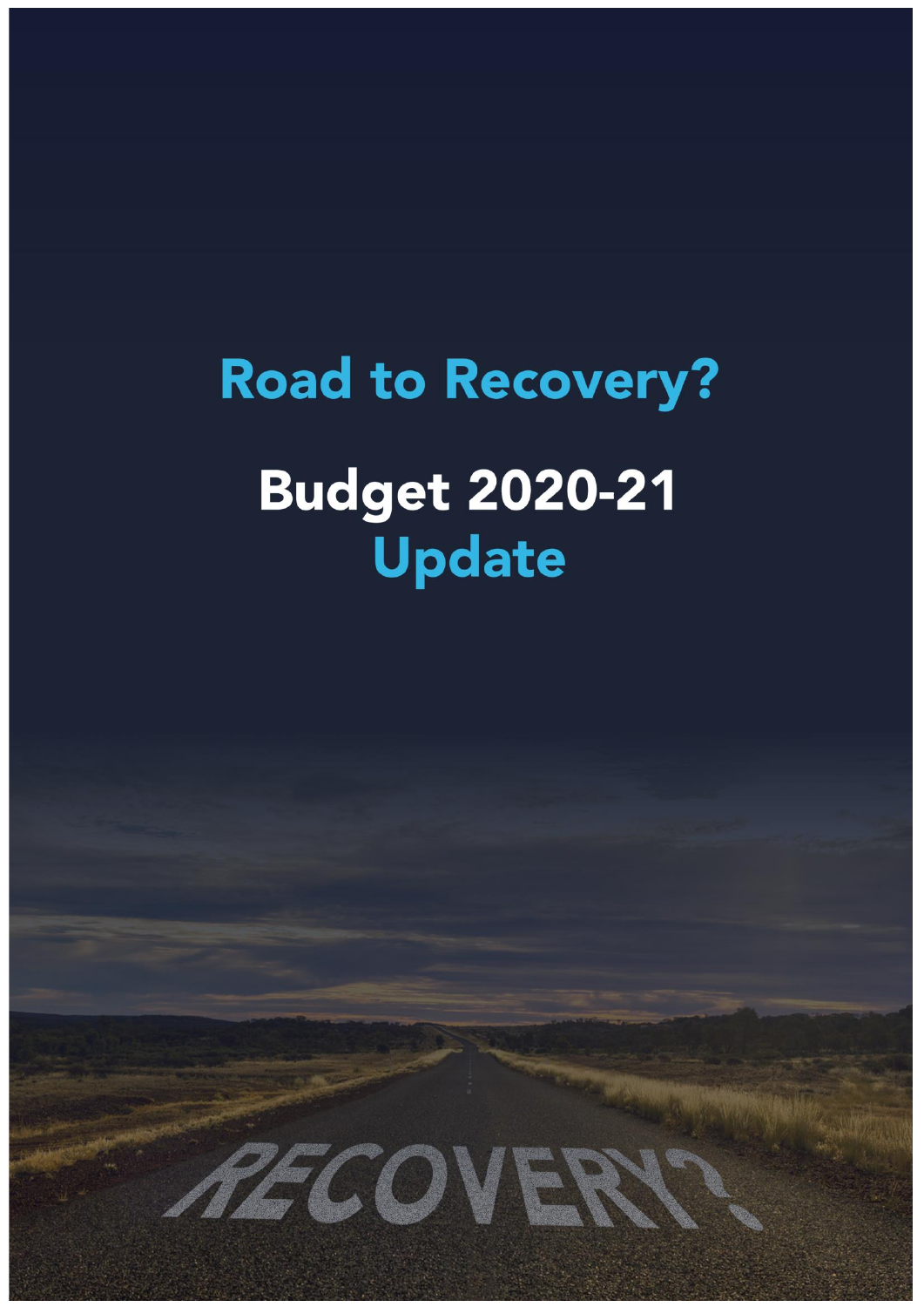# Contents

| Managed investment trust withholding rate standardised across international information sharing |  |
|-------------------------------------------------------------------------------------------------|--|
|                                                                                                 |  |
|                                                                                                 |  |
|                                                                                                 |  |
|                                                                                                 |  |
|                                                                                                 |  |
|                                                                                                 |  |
|                                                                                                 |  |
|                                                                                                 |  |
|                                                                                                 |  |
|                                                                                                 |  |
|                                                                                                 |  |
|                                                                                                 |  |
|                                                                                                 |  |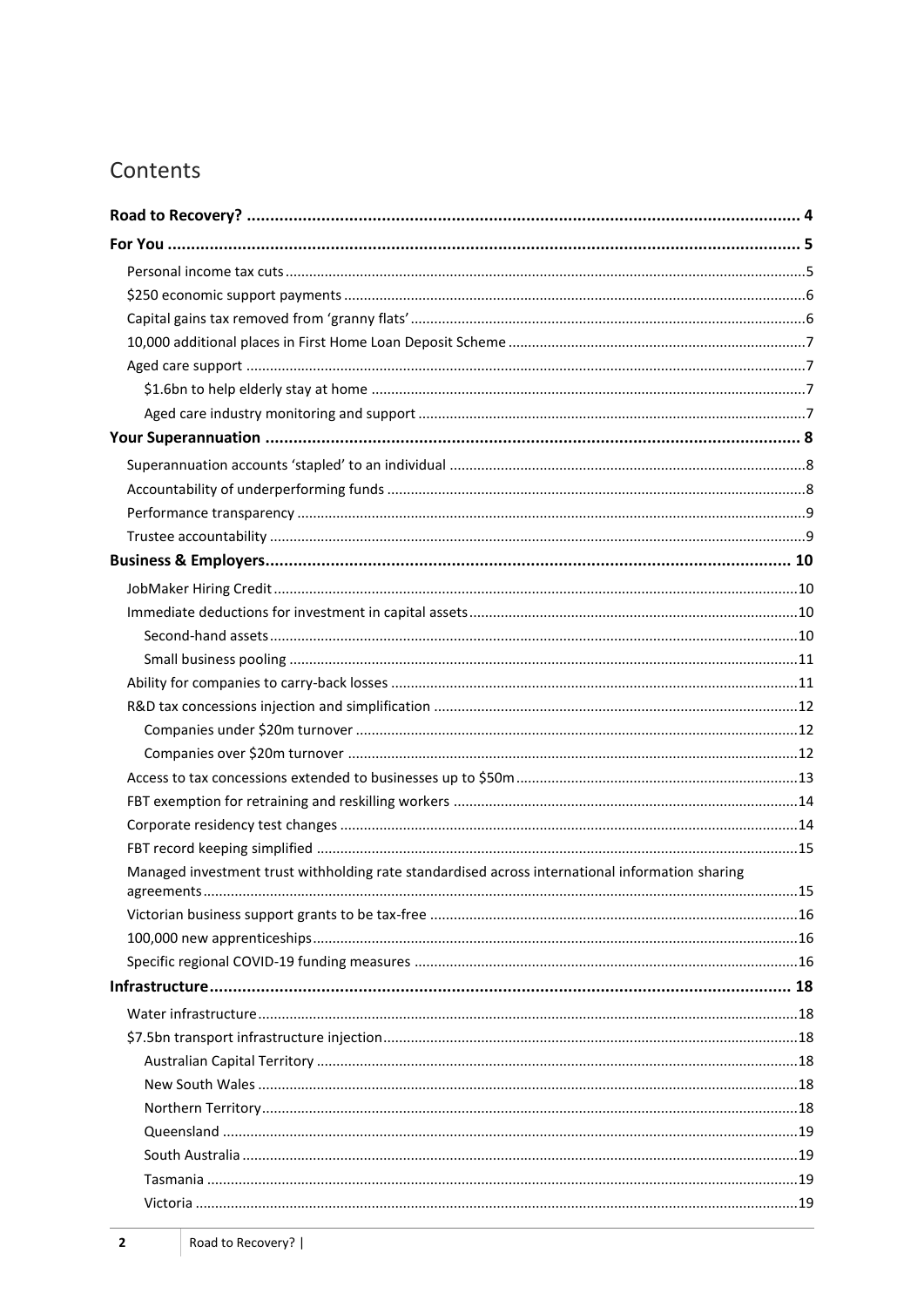The information contained herein is provided on the understanding that it neither represents nor is intended to be advice or that the authors or distributor is engaged in rendering legal or professional advice. Whilst every care has been taken in its preparation no person should act specifically on the basis of the material contained herein. If assistance is required, professional advice should be obtained.

The material contained in the 2020-21 Budget Update should be used as a guide in conjunction with professional expertise and judgement. All responsibility for applications of the 2020-21 Budget Update and for the direct or indirect consequences of decisions based on the 2020-21 Budget Update rests with the user. Knowledge Shop Pty Ltd, AV Chartered Accounts directors and authors or any other person involved in the preparation and distribution of this guide, expressly disclaim all and any contractual, tortious or other form of liability to any person in respect of the 2020-21 Budget Update and any consequences arising from its use by any person in reliance upon the whole or any part of the contents of this guide.

#### Copyright © Knowledge Shop Pty Ltd. 7 October 2020

All rights reserved. No part of the 2020-21 Budget Update should be reproduced or utilised in any form or by any means, electronic or mechanical, including photocopying, recording or by information storage or retrieval system, other than specified without written permission from Knowledge Shop Pty Ltd.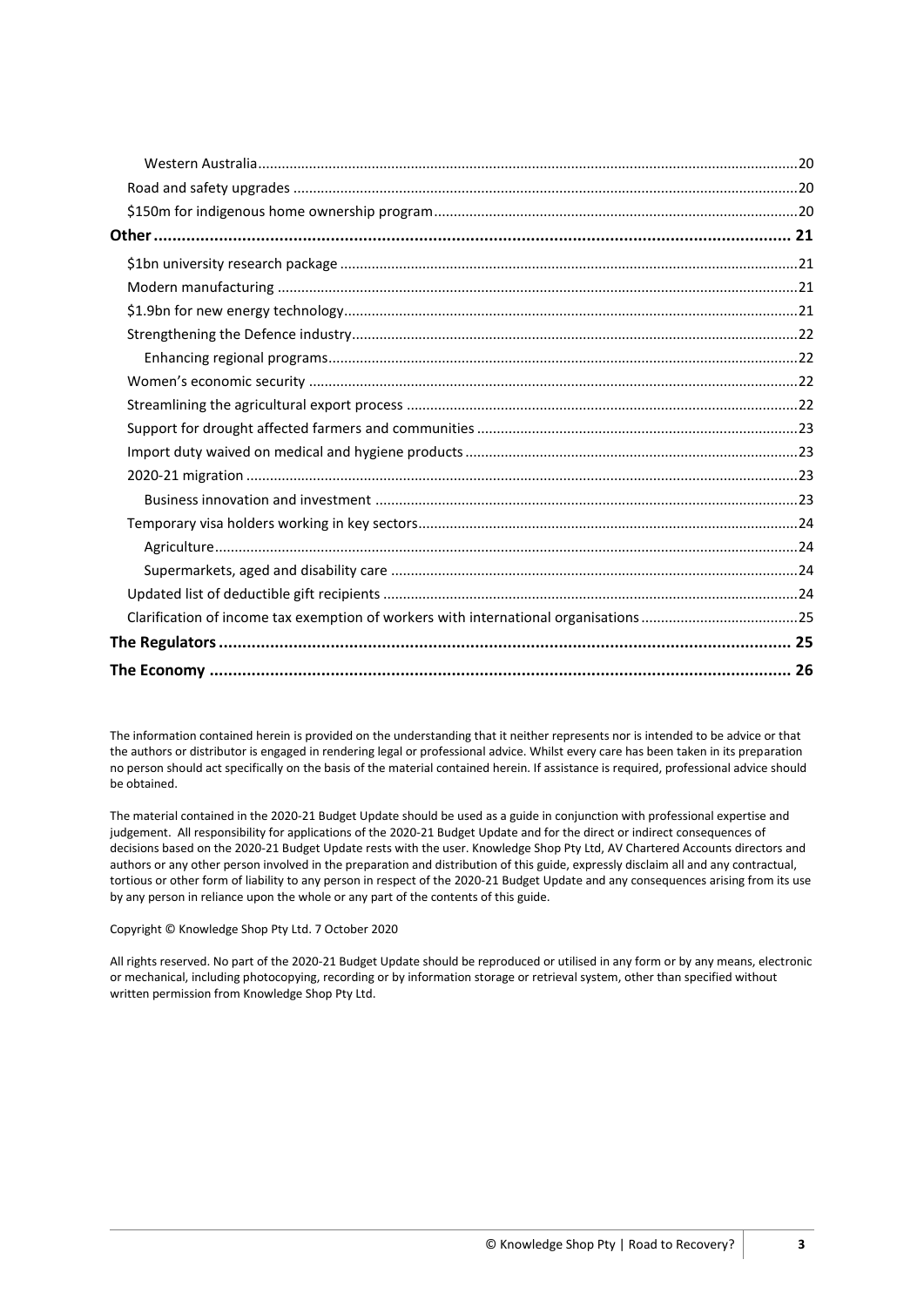# <span id="page-3-0"></span>**Road to Recovery?**

**The 2020-21 Federal Budget is a road to recovery paved with cash.**

Key initiatives include:

- Personal income tax cuts from 1 July 2020
- A \$4 billion 'JobMaker' Hiring Credit to encourage businesses to take on additional employees aged 16 to 35 years old
- $\bullet$  \$110 billion in infrastructure investment over 10 years
- Immediate deductions for business investment in capital assets
- **•** Changes to how companies can manage losses
- Access to generous tax concessions for a wider range of businesses

The Budget also contains two additional Economic Support payments to pensioners and other eligible recipients to drive money back into the economy.

By comparison to many, Australia has managed the COVID-19 pandemic well, but good management isn't enough to protect us from the \$213.7 billion deficit in 2020-21. The Government has taken to heart the old adage, "You have to spend money to make money" to trade our way out of a black hole.

Some of the measures are aimed at addressing the harsh lessons COVID-19 has taught us and seek to centralise production back in Australia to ensure our industries can be self-reliant.

Outside of the big ticket tax measures, what is striking about this Budget is the sheer volume of initiatives it funds - too many to itemise in this update. Many of the initiatives aim to improve how Government interacts with the community and business in particular. This funding is focussed on streamlining interaction and compliance with Government requirements and investing in the IT infrastructure required to digitise the compliance process.

The final comments in the Treasurer's Budget speech paint a cautionary tale. The focus right now is on the path to growth and stabilising debt in an effort to boost consumer and business confidence. However, once "recovery has taken hold and the unemployment rate is on a clear path back to pre-crisis levels" of below 6%, the second phase will kick in - the deliberate shift from providing temporary and targeted support to stabilising debt.

**Antony Vidray** BCom FCA Chartered Tax Adviser **Waratah** +61 2 4929 5533 **Maitland** +61 2 4933 6100 PO Box 258 / Unit 9, 57 Crescent Road, **WARATAH** NSW 2298, Australia PO Box 85 / 8 Bulwer St, **MAITLAND** NSW 2320, Australia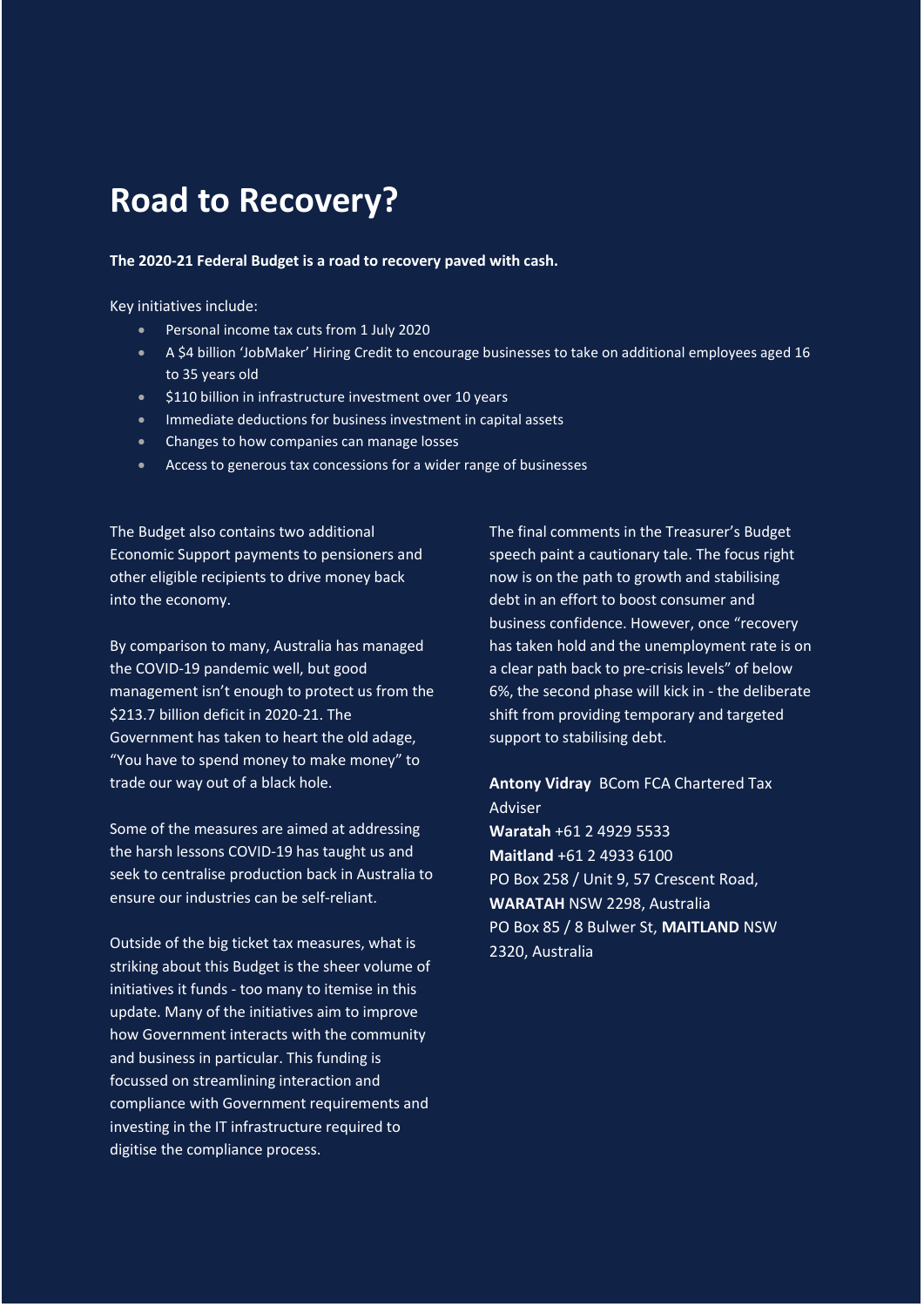# <span id="page-4-0"></span>For You

### <span id="page-4-1"></span>Personal income tax cuts

| .              | 2020 |
|----------------|------|
| Date of effect |      |

As widely predicted, the Government has brought forward stage 2 of its planned income tax cuts by two

*More than 11 million taxpayers will get a tax cut backdated to 1 July this year."*

*Treasurer the Hon Josh Frydenberg, Budget Speech 2020-21*

years. Originally intended to apply from 1 July 2022, the tax cuts will come into effect from 1 July 2020 (subject to the passage of the legislation).

At a cost of \$17.8 billion over the forward estimates, bringing forward the tax cuts is a controversial move. The Government argues that the measure will "boost GDP by around \$3.5 billion in 2020-21 and \$9 billion in 2021-22 and will create an additional 50,000 jobs by the end of 2021- 22." Others in Parliament believe the measure rewards higher income earners and the money could be better spent elsewhere. The Senate will decide whether the Government's plan comes to fruition.

Stage 3 of the Personal Income Tax Plan that simplifies and flattens the personal income system remains scheduled for 2024-25.

|             | <b>Tax thresholds</b> |                       |                      |
|-------------|-----------------------|-----------------------|----------------------|
| Tax rate    | <b>Current</b>        | From 1 July 2020      | From 1 July 2024     |
| 0%          | $$0 - $18,200$        | $$0 - $18,200$        | $$0 - $18,200$       |
| 19%         | \$18,201 - \$37,000   | \$18,201 - \$45,000   | \$18,201 - \$45,000  |
| 30%         |                       |                       | \$45,001 - \$200,000 |
| 32.5%       | \$37,001 - \$90,000   | \$45,001 \$120,000    |                      |
| 37%         | \$90,001 - \$180,000  | \$120,001 - \$180,000 | -                    |
| 45%         | $>$ \$180,000         | $>$ \$180,000         | >\$200,000           |
| <b>LITO</b> | Up to \$445           | <b>Up to \$700</b>    | Up to \$700          |

Bringing forward the personal income tax plan will:

- Increase the top threshold of the 19% tax bracket to \$45,000 (from \$37,000)
- Increase the top threshold of the 32.5% tax bracket to \$120,000 (from \$90,000)
- Increase the low income tax offset from \$445 to \$700

In addition, the LMITO (low and middle income tax offset), which provides a reduction in tax of up to \$1,080 for individuals with a taxable income of up to \$126,000, will be retained for 2020-21. This measure was to be removed at the commencement of stage 2 of the reforms from 2022-23.

 $\rightarrow$  [Tax relief to back hard-working Australians and to create more jobs](https://ministers.treasury.gov.au/ministers/josh-frydenberg-2018/media-releases/tax-relief-back-hard-working-australians-and-create)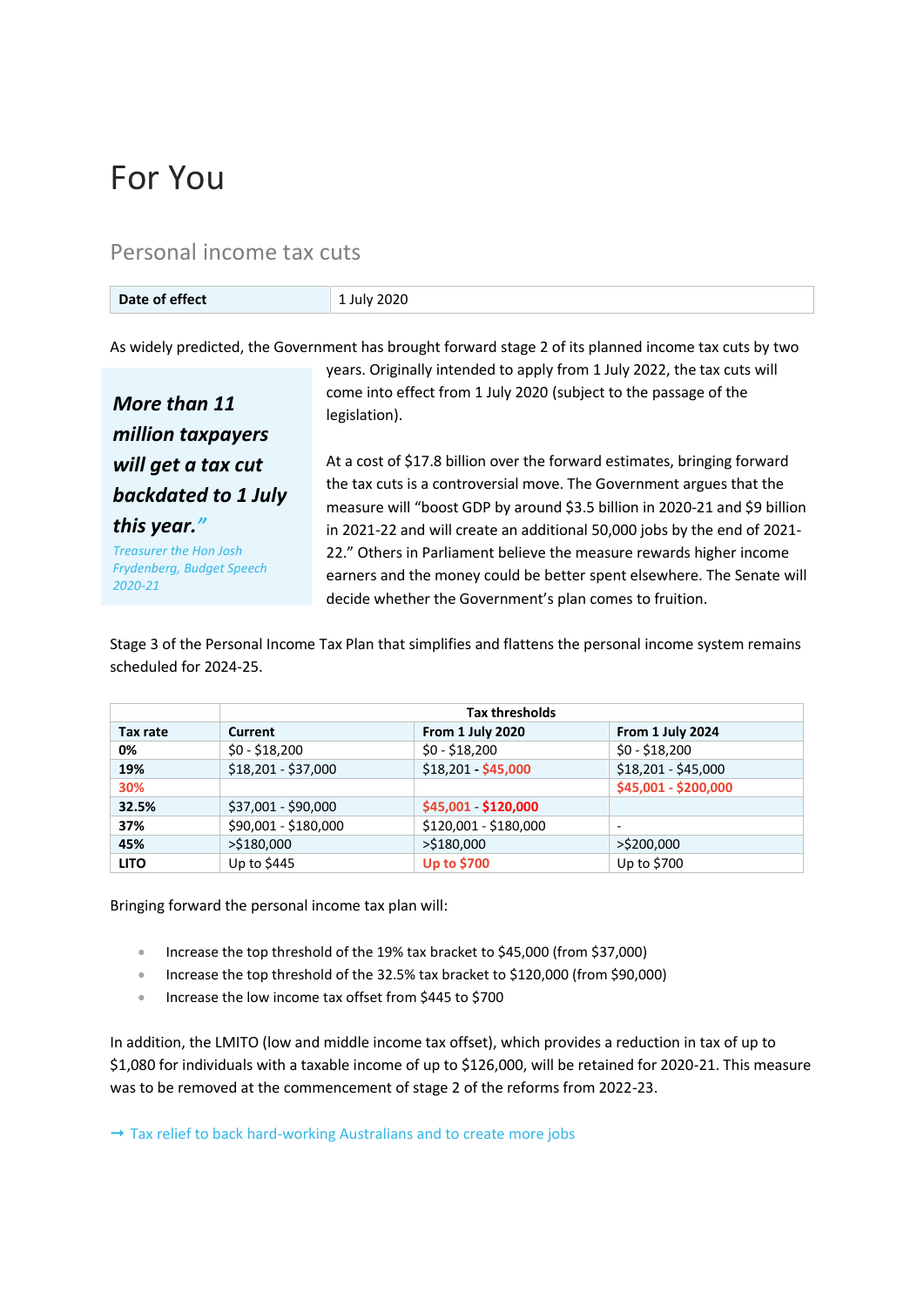# <span id="page-5-0"></span>\$250 economic support payments

**Date of effect** November 2020 and early 2021

Two additional economic support payments of \$250 each will be made to eligible recipients of the following payments and health care card holders:

- Age Pension
- Disability Support Pension
- Carer Payment
- **Family Tax Benefit, including Double** Orphan Pension (not in receipt of a primary income support payment)
- Carer Allowance (not in receipt of a primary income support payment)
- Pensioner Concession Card (PCC) holders (not in receipt of a primary income support payment)
- Commonwealth Seniors Health Card holders
- Eligible Veterans' Affairs payment recipients and concession card holders.

The payments are exempt from taxation and will not count as income support for the purposes of any income support payment.

# <span id="page-5-1"></span>Capital gains tax removed from 'granny flats'

| Date of effect | 1 July 2021 subject to the passage of the legislation |
|----------------|-------------------------------------------------------|
|----------------|-------------------------------------------------------|

At present, if you enter into a formal granny flat arrangement with a relative, such as an elderly parent, there is a risk of capital gains tax (CGT) applying.

Announced pre Budget, this measure provides a targeted CGT exemption for granny flats under certain conditions. Under the arrangement, CGT will not apply to the creation, variation or termination of a formal written granny flat arrangement providing accommodation for older Australians or people with disabilities.

The exemption only applies to family arrangements or other personal ties and will not apply to commercial rental arrangements.

→ [Removing Capital Gains Tax for Granny Flats](https://ministers.treasury.gov.au/ministers/josh-frydenberg-2018/media-releases/removing-capital-gains-tax-granny-flats)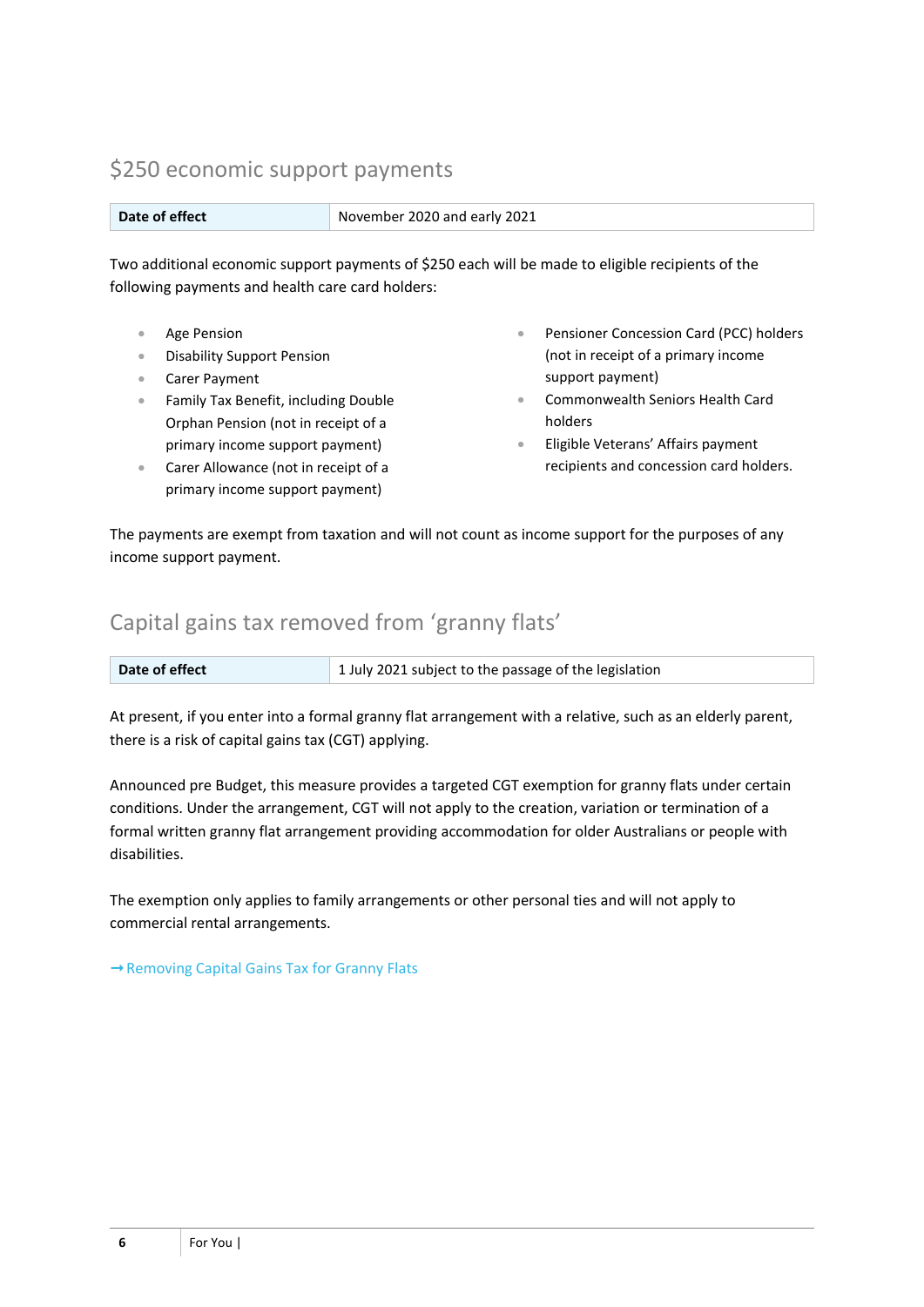# <span id="page-6-0"></span>10,000 additional places in First Home Loan Deposit Scheme

**Date of effect** 6 October 2020

Announced pre Budget, from 6 October 2020 until 30 June 2021, an additional 10,000 places will be available for first home buyers under the [First Home Loan Deposit Scheme](https://www.nhfic.gov.au/what-we-do/fhlds/) to support the purchase of a new home or a newly built home. The scheme enables first home buyers to purchase a home with a deposit of as little as 5% without mortgage insurance. There are currently 27 [participating lenders](https://www.nhfic.gov.au/what-we-do/fhlds/how-to-apply/#FHLDSlenders) across Australia offering places under the First Home Loan Deposit Scheme.

<span id="page-6-1"></span> $\rightarrow$  [Helping an additional 10,000 first home buyers](https://ministers.treasury.gov.au/ministers/josh-frydenberg-2018/media-releases/helping-additional-10000-first-home-buyers)

# Aged care support

#### <span id="page-6-2"></span>**\$1.6bn to help elderly stay at home**

As previously announced, the Government has committed to a broad package of aged care funding predominantly focussed on helping older Australians remain at home. \$1.6 billion has been provided over four years from 2020-21 to release an additional 23,000 home care packages across all package levels.

The number of home care packages will have increased threefold from around 60,300 in 2013 to around 185,500 in 2021.

#### <span id="page-6-3"></span>**Aged care industry monitoring and support**

An additional \$400 million will see an injection in cash for infrastructure supporting the aged care industry including a new serious incident response scheme and monitoring services.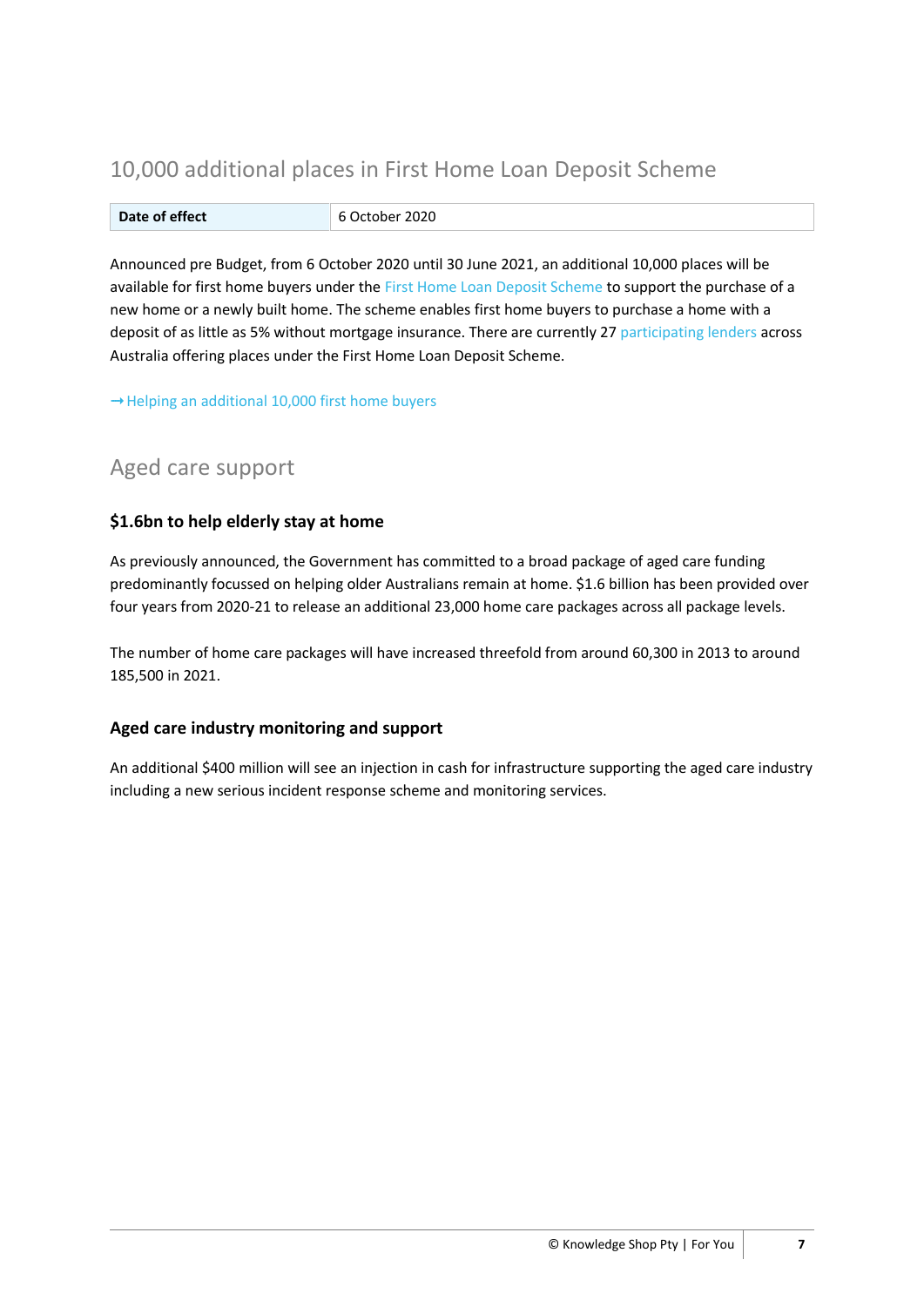# <span id="page-7-0"></span>Your Superannuation

# <span id="page-7-1"></span>Superannuation accounts 'stapled' to an individual

| Date of effect | From 1 July 2021 |
|----------------|------------------|
|                |                  |

This reform will ensure individuals continue to use their existing superannuation fund when they change jobs. The fund will be "stapled" to the individual to prevent the duplication of superannuation fund accounts when changing employers.

From 1 July 2021:

- If an employee does not nominate an account at the time they start a new job, employers will pay their superannuation contributions to their existing fund.
- Employers will obtain information about the employee's existing superannuation fund from the ATO.
- The employer will do this by logging onto ATO online services and entering the employee's details. Once an account has been selected, the employer will pay superannuation contributions into the employee's account.
- If an employee does not have an existing superannuation account and does not make a decision regarding a fund, the employer will pay the employee's superannuation into their nominated default superannuation fund.

The Government expects that future enhancements will enable payroll software developers to build systems to simplify the process of selecting a superannuation product for both employees and employers through automated provision of information to employers.

# <span id="page-7-2"></span>Accountability of underperforming funds

| Date of effect | From July 2021 (MySuper products)       |
|----------------|-----------------------------------------|
|                | From 1 July 2022 (non MySuper products) |

From July 2021, the Australian Prudential Regulation Authority will conduct benchmarking tests on the net investment performance of MySuper products, with products that have underperformed over two consecutive annual tests prohibited from receiving new members until a further annual test shows they are no longer underperforming.

If a fund is deemed to be underperforming in the first of these annual tests, it will need to inform its members of its underperformance by 1 October 2021. When funds inform their members about their underperformance they will also be required to provide them with information about the YourSuper comparison tool (see below). Underperforming funds will be listed as underperforming on the YourSuper comparison tool until their performance improves.

Non-MySuper accumulation products where the decisions of the trustee determine member outcomes will be added from 1 July 2022.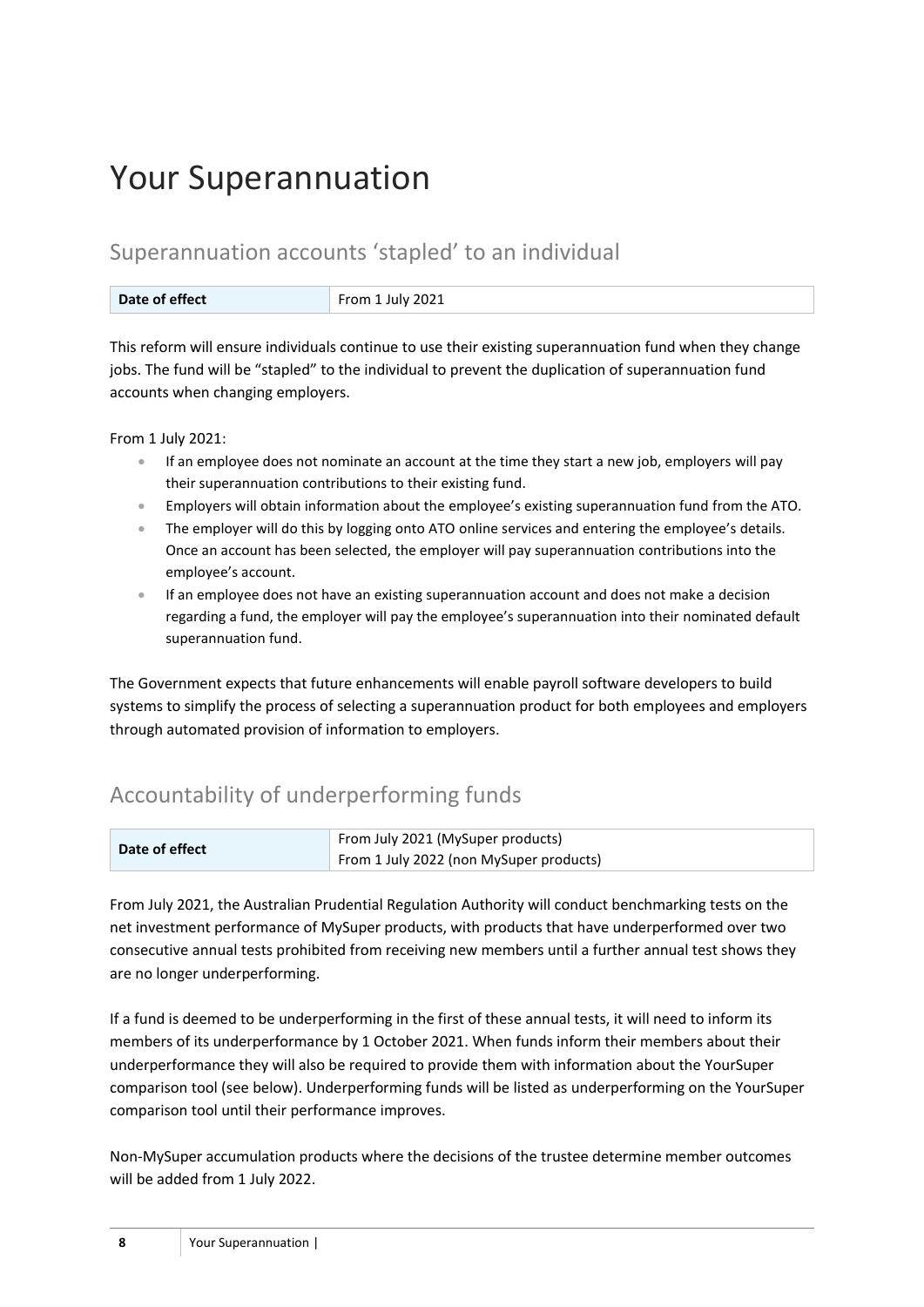## <span id="page-8-0"></span>Performance transparency

| Date of effect | From July 2021 (MySuper products) |
|----------------|-----------------------------------|
|----------------|-----------------------------------|

A new interactive tool (YourSuper) will enable a comparison of simple super (MySuper) products ranked by fees and investment returns. The tool will also provide links to other MySuper products and show current super accounts if the individual has more than one.

<span id="page-8-1"></span>The tool will be administered by the ATO.

### Trustee accountability

| Date of effect<br>1 July 2021<br>By 1 |
|---------------------------------------|
|---------------------------------------|

The obligations on superannuation trustees will be strengthened to ensure their actions are consistent with members' retirement savings being maximised. By 1 July 2021:

- Superannuation trustees will be required to comply with a new duty to act in the best financial interests of members.
- **Trustees must demonstrate that there was a reasonable basis to support their actions being consistent** with members' best financial interests.
- Trustees will provide members with key information regarding how they manage and spend their money in advance of Annual Members' Meetings.

→ Your future, your super - [making your super work harder for you](https://ministers.treasury.gov.au/ministers/josh-frydenberg-2018/media-releases/your-future-your-super-making-your-super-work-harder)

→ [Your Future, Your Super](https://treasury.gov.au/sites/default/files/2020-10/p2020-super_0.pdf)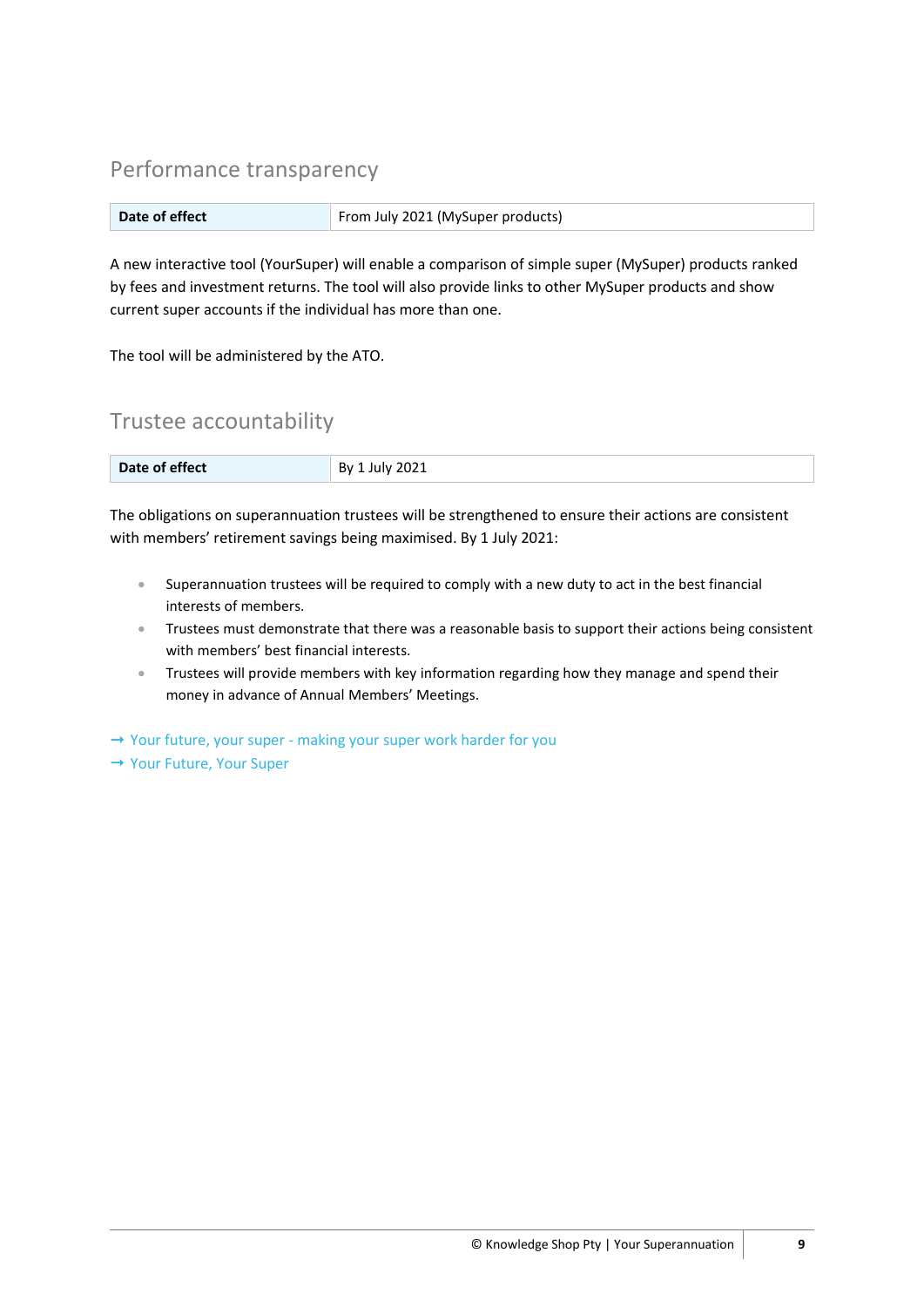# <span id="page-9-0"></span>Business & Employers

# <span id="page-9-1"></span>JobMaker Hiring Credit

| Date of effect | From 7 October 2020 for 12 months |
|----------------|-----------------------------------|
|----------------|-----------------------------------|

The JobMaker Hiring Credit will be available to eligible employers over 12 months from 7 October 2020 for each additional new job they create for an eligible employee.

Eligible employers will receive:

- \$200 per week if they hire an eligible employee aged 16 to 29 years or
- \$100 per week if they hire an eligible employee aged 30 to 35 years.

The JobMaker Hiring Credit will be paid quarterly in arrears. It will be available for up to 12 months from the date of employment of the eligible employee with a maximum amount of \$10,400 per additional new position created.

Employers will need to demonstrate that the new employee will increase overall employee headcount and payroll.

To be eligible, the employee will need to have worked for a minimum of 20 hours per week, averaged over a quarter, and received the JobSeeker Payment, Youth Allowance (other) or Parenting Payment for at least one month out of the three months prior to when they are hired.

# <span id="page-9-2"></span>Immediate deductions for investment in capital assets

| Date of effect | Acquisition of eligible capital assets from 7:30pm AEDT on 6 October |
|----------------|----------------------------------------------------------------------|
|                | 2020 and first used or installed by 30 June 2022                     |

The Government is really keen for business to invest. This measure enables businesses with an aggregated turnover of less than \$5 billion to fully expense the cost of new depreciable assets and the cost of improvements to existing eligible assets in the first year of use. This means that an asset's cost will be fully deductible upfront rather than being claimed over the asset's life.

While many businesses were already eligible for an instant asset write-off for asset purchases of up to \$150,000, this measure does not cap the asset's cost, and eligibility for the higher instant asset write-off has been significantly broadened and extended (the existing \$150,000 instant asset write-off applies to businesses with turnover less than \$500 million and will not apply to purchases after 31 December 2020).

#### <span id="page-9-3"></span>**Second-hand assets**

For businesses with an aggregated turnover under \$50 million, full expensing also applies to second-hand assets.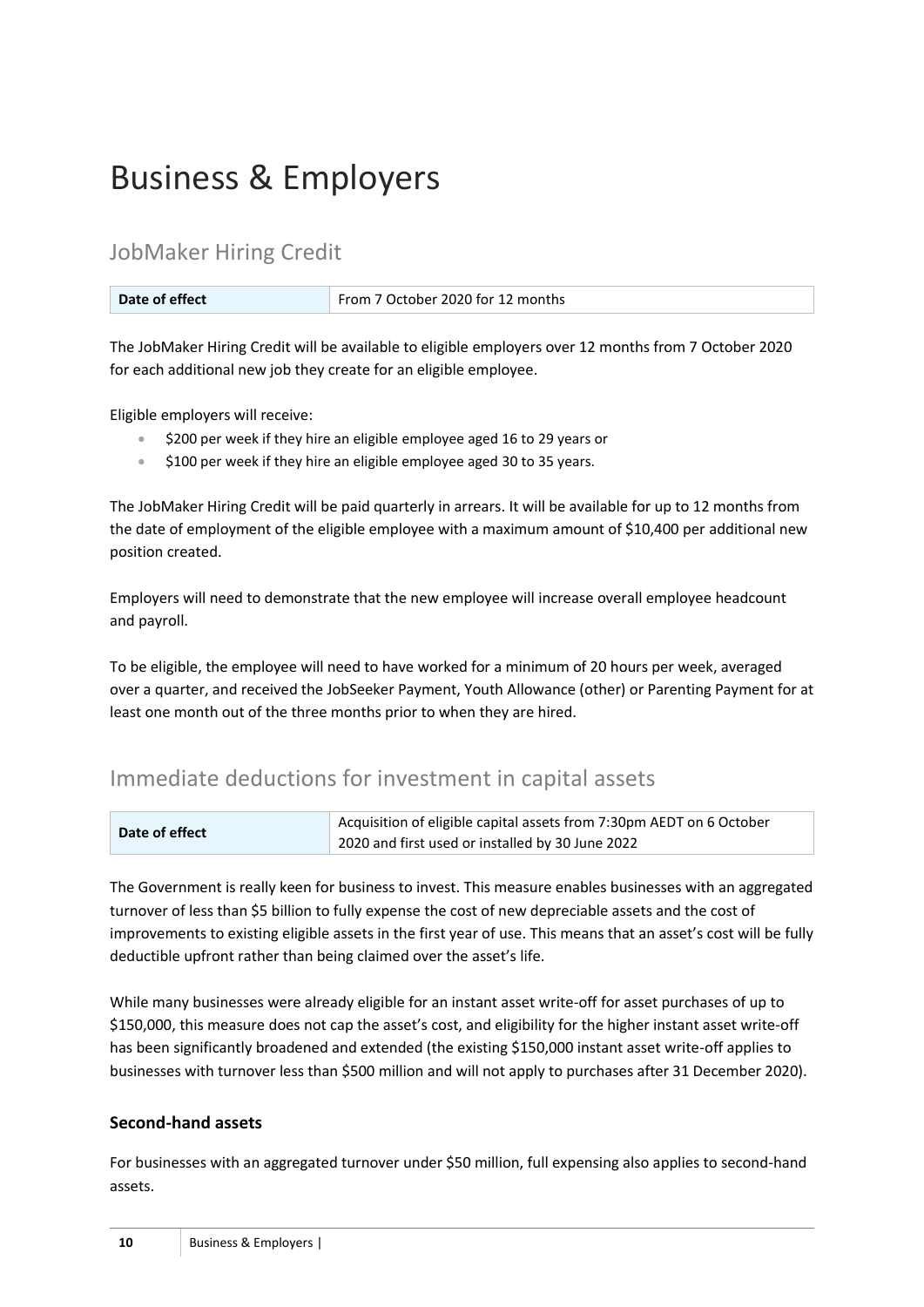Businesses with aggregated annual turnover between \$50 million and \$500 million can still deduct the full cost of eligible second-hand assets costing less than \$150,000 that are purchased by 31 December 2020 under the existing enhanced instant asset write-off. Businesses that hold assets eligible for the enhanced \$150,000 instant asset write-off will have an extra six months, until 30 June 2021, to first use or install those assets.

#### <span id="page-10-0"></span>**Small business pooling**

Small business entities (with aggregated annual turnover of less than \$10 million) using the simplified depreciation rules can deduct the balance of their simplified depreciation pool at the end of the income year while full expensing applies. The provisions which prevent small businesses from re-entering the simplified depreciation regime for five years if they opt-out will continue to be suspended.

<span id="page-10-1"></span> $\rightarrow$  ATO document 'JobMaker Plan – [temporary full expensing to support investment and jobs'](https://www.ato.gov.au/General/New-legislation/In-detail/Direct-taxes/Income-tax-for-businesses/JobMaker-Plan---temporary-full-expensing-to-support-investment-and-jobs/)

### Ability for companies to carry-back losses

| Date of effect | Losses from the 2019-20, 2020-21 or 2021-22 income years |
|----------------|----------------------------------------------------------|
|----------------|----------------------------------------------------------|

Companies with an aggregated turnover of less than \$5 billion will be able to carry back losses from the 2019-20, 2020-21 and 2021-22 income years to offset previously taxed profits in the 2018-19, 2019-20 and 2020-21 income years.

Under this measure tax losses can be applied against taxed profits in a previous year, generating a refundable tax offset in the year in which the loss is made. The amount carried back can be no more than the earlier taxed profits, limiting the refund by the company's tax liabilities in the profit years. Further, the carry back cannot generate a franking account deficit meaning that the refund is further limited by the company's franking account balance.

The tax refund will be available on election by eligible businesses when they lodge their 2020-21 and 2021-22 tax returns.

Currently, companies are required to carry losses forward to offset profits in future years. Under the proposed amendments, companies that do not elect to carry back losses can still carry losses forward as normal.

This measure will interact with the Government's announcement to allow full expensing of investments in capital assets. The new investment will generate significant tax losses in some cases which can then be carried back to generate cash refunds for eligible companies.

Note that loss carry-back rules were introduced some years ago by the Gillard government. The rules were repealed and were only operational in the 2012-13 year.

#### → [ATO document 'Loss carry back'](https://www.ato.gov.au/General/New-legislation/In-detail/Direct-taxes/Income-tax-for-businesses/Loss-carry-back/)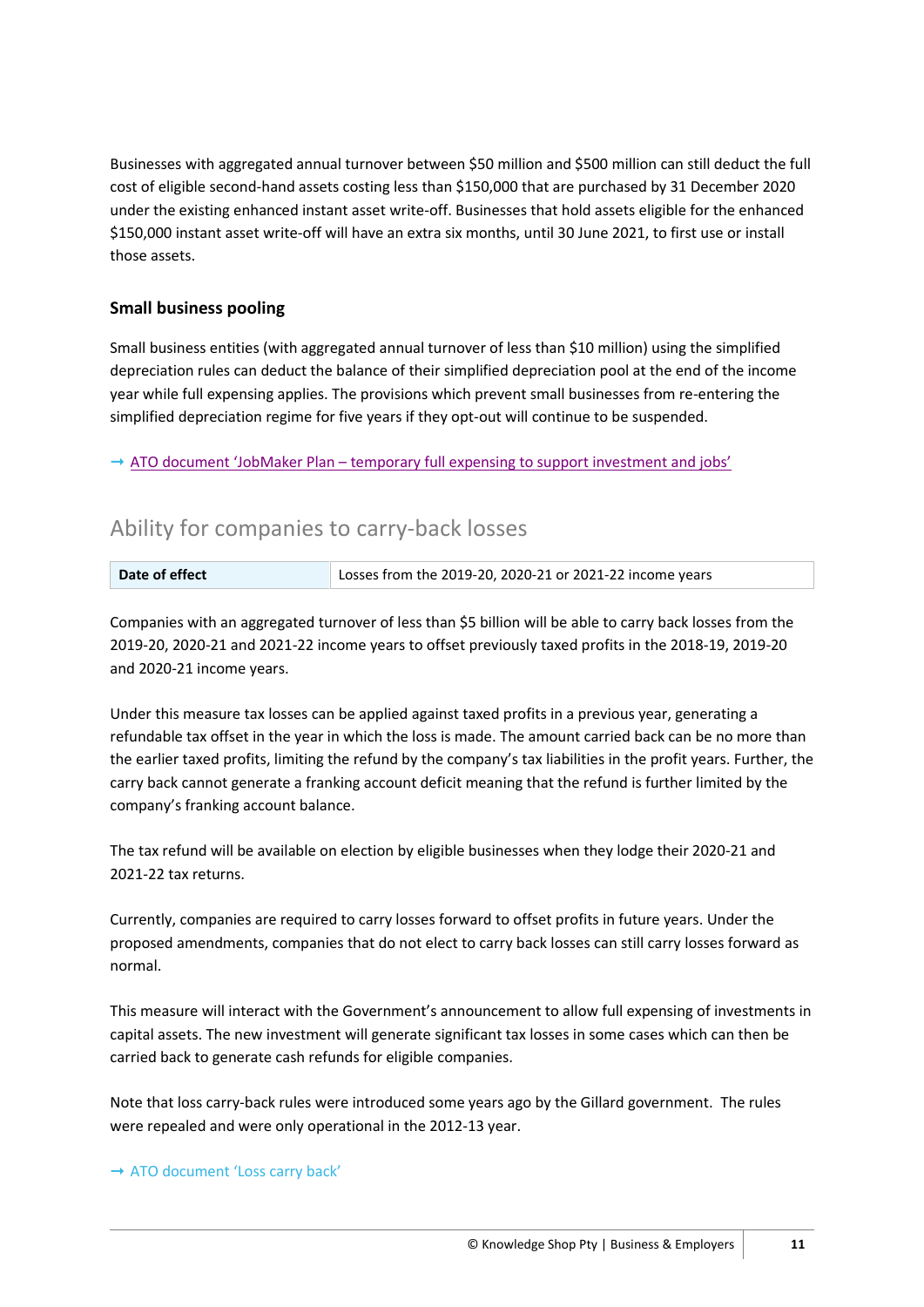# <span id="page-11-0"></span>R&D tax concessions injection and simplification

| Date of effect | 1 July 2021 |
|----------------|-------------|
|                |             |

The Government has enhanced its proposed shake-up of the R&D system injecting an additional \$2 billion through the Research and Development (R&D) Tax Incentive.

Currently, the R&D Tax Incentive provides the following in respect of eligible R&D activities (for the first \$100 million of eligible expenditure):

- a 43.5% refundable offset for eligible companies with aggregated annual turnover less than \$20m; and
- a 38.5% non-refundable tax offset for all other eligible companies.

Note that the *[Treasury Laws Amendment \(Research and Development Tax Incentive\) Bill 2019](https://www.aph.gov.au/Parliamentary_Business/Bills_LEGislation/Bills_Search_Results/Result?bId=r6473)*, before Parliament at the time the Federal Budget was released, proposed various amendments to the R&D Tax Incentive to take effect from the 2019-20 income year. The Government is now delaying (by two years) and enhancing the proposed changes.

#### <span id="page-11-1"></span>**Companies under \$20m turnover**

For companies with an aggregated annual turnover less than \$20 million:

- The refundable R&D tax offset is being set at 18.5 percentage points above the claimant's company tax rate (an increase from 13.5 percentage points above the claimant's company tax rate as previously announced)
- The previously announced annual \$4 million cap on cash refunds for R&D claimants **will not proceed**.

#### <span id="page-11-2"></span>**Companies over \$20m turnover**

For companies with aggregated annual turnover of \$20 million or more, the previously announced R&D intensity premium, originally intended to apply across three tiers, will now apply across two tiers.

Note the intensity premium will tie the rates of the non-refundable R&D tax offset to the incremental intensity of R&D expenditure as a proportion of total expenditure for the year. The marginal R&D premium will be the company's tax rate plus:

- 8.5 percentage points above the claimant's company tax rate for R&D expenditure between 0 per cent and 2 per cent R&D intensity for larger companies
- 16.5 percentage points above the claimant's company tax rate for R&D expenditure above 2 per cent R&D intensity for larger companies (the previously announced intensity premiums varied from 4.5 to 12.5 percentage points).

The R&D expenditure threshold - the maximum amount of R&D expenditure eligible for concessional R&D tax offsets - will be increased as intended from \$100 million to \$150 million per annum.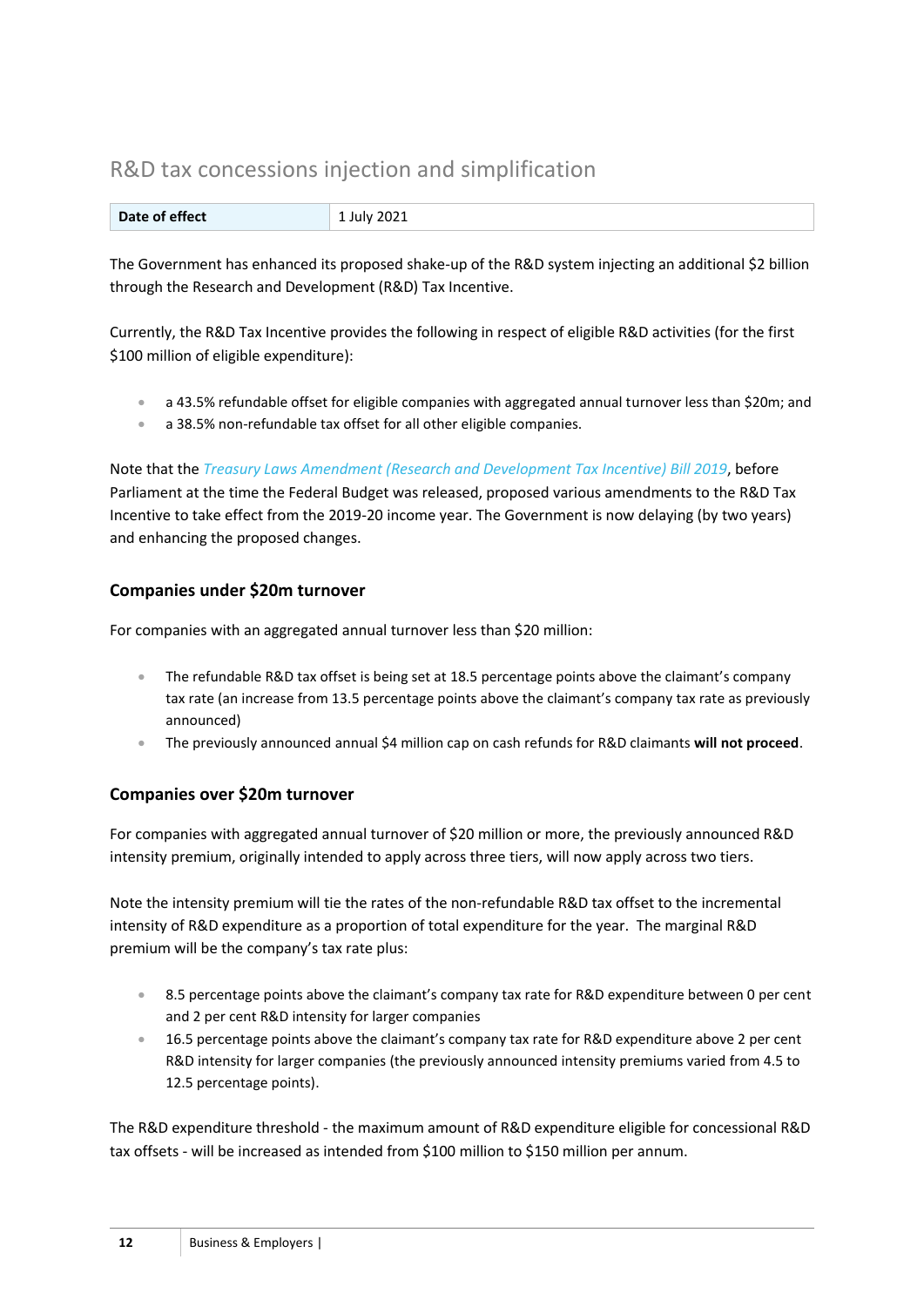# <span id="page-12-0"></span>Access to tax concessions extended to businesses up to \$50m

| Date of effect | Three phases: 1 July 2020, 1 April 2021, 1 July 2021 |
|----------------|------------------------------------------------------|
|----------------|------------------------------------------------------|

Announced pre Budget, a range of generous tax concessions normally only available to small and medium businesses, will be available to businesses with an aggregated turnover of up to \$50 million.

The expanded concessions will be rolled out in three phases:

| From 1 July 2020  | Immediate deduction for certain start-up expenses<br>Eligible new businesses can immediately deduct a range of professional<br>expenses required to start up a business - such as professional, legal and<br>accounting advice as well as amounts paid to Government agencies to set<br>up the business entity.                                                             |
|-------------------|-----------------------------------------------------------------------------------------------------------------------------------------------------------------------------------------------------------------------------------------------------------------------------------------------------------------------------------------------------------------------------|
|                   | Immediate deduction for prepaid expenditure<br>Eligible businesses can choose to claim an immediate deduction for<br>prepaid expenses where the payment is for a period of service which is 12<br>months or less and ends in the next income year.                                                                                                                          |
|                   | FBT cark parking exemption<br>Eligible employers will be exempt from FBT on certain car parking<br>benefits provided to employees.                                                                                                                                                                                                                                          |
| From 1 April 2021 | FBT exemption on portable electronic devices<br>Eligible employers will be able to provide more than one portable<br>electronic device that is mainly for work use to an employee in a single<br>FBT year and apply an FBT exemption (e.g., phones and laptops).                                                                                                            |
|                   | <b>Simplified trading stock</b><br>Eligible businesses can choose not to conduct a stocktake if there is a<br>difference of less than \$5,000 between the opening value of trading stock<br>and a reasonable estimate of the closing value of trading stock at the end<br>of the income year.                                                                               |
| From 1 July 2021  | PAYG instalments based on GDP adjustment amount<br>Eligible businesses can pay an ATO calculated PAYG instalment amount<br>based on the last reported income (i.e., as reported in the most recent<br>tax return) adjusted by a GDP adjustment factor. This removes the need<br>to calculate the PAYG instalment each period based on a percentage of<br>instalment income. |
|                   | Settle excise duty and excise-equivalent customs duty monthly<br>On eligible goods, this concession enables eligible businesses to apply to<br>defer settlement of their excise duty and excise equivalent customs duty<br>from a weekly to a monthly reporting cycle.                                                                                                      |
|                   | Two-year amendment period<br>Eligible businesses will have a two-year amendment period apply to<br>income tax assessments, excluding entities that have significant<br>international tax dealings or particularly complex affairs.                                                                                                                                          |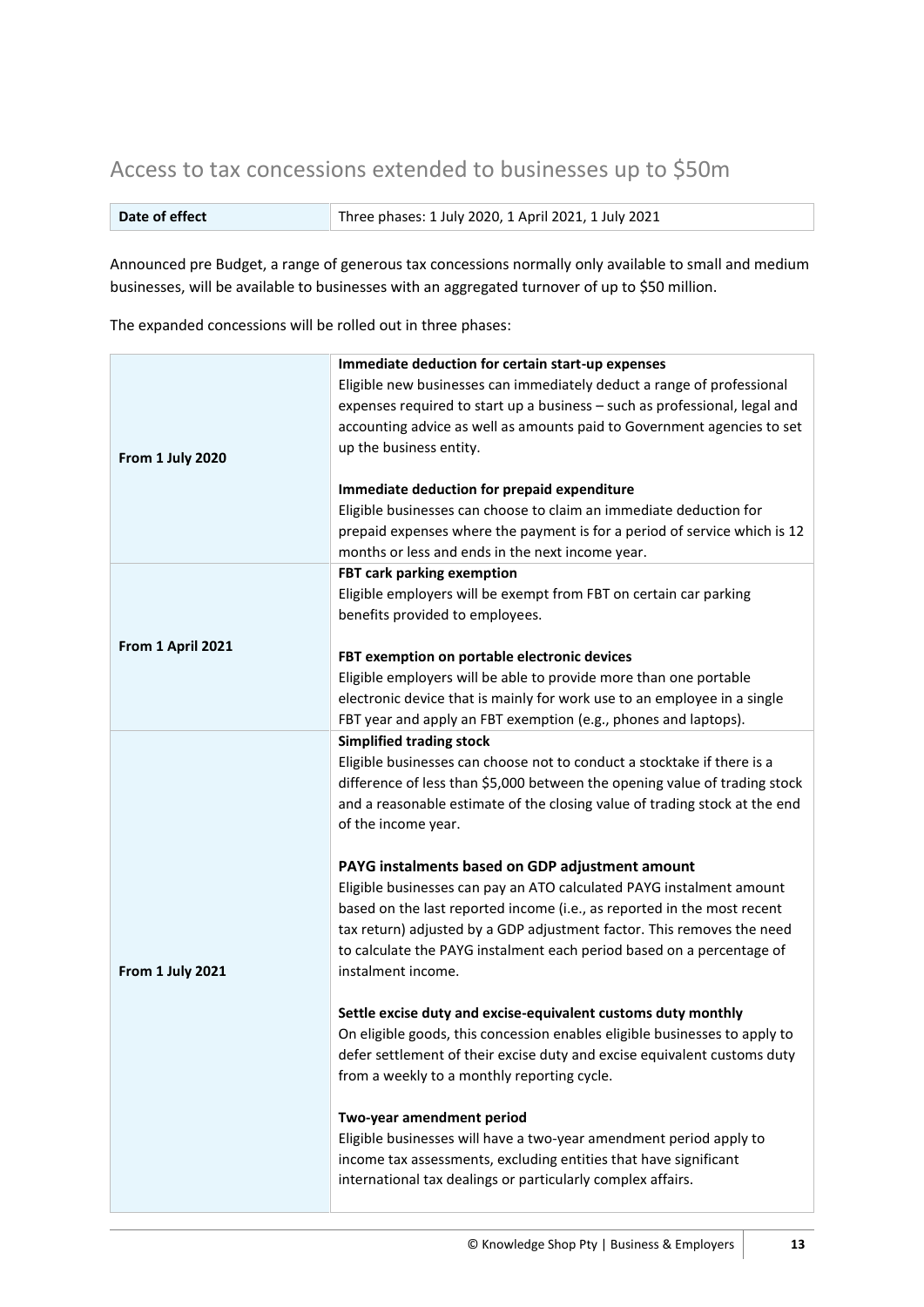| Simplified accounting methods                                          |
|------------------------------------------------------------------------|
| The Commissioner of Taxation's power to create a simplified accounting |
| method determination for GST purposes will be expanded to apply to     |
| eligible businesses below the \$50 million aggregated annual turnover  |
| threshold.                                                             |

The eligibility turnover thresholds for other small business tax concessions will remain at their current levels.

- $\rightarrow$  [Expanding access to small business tax concessions to support jobs](https://ministers.treasury.gov.au/ministers/josh-frydenberg-2018/media-releases/expanding-access-small-business-tax-concessions)
- <span id="page-13-0"></span>[ATO document 'Increase the small business entity turnover threshold'](https://www.ato.gov.au/General/New-legislation/In-detail/Direct-taxes/Income-tax-for-businesses/Increase-the-small-business-entity-turnover-threshold/)

# FBT exemption for retraining and reskilling workers

| Date of effect | 2020<br>October 2 |
|----------------|-------------------|
|----------------|-------------------|

Announced pre Budget, the Government will provide a Fringe Benefits Tax (FBT) exemption for employerprovided retraining and reskilling, for employees who are redeployed to a different role in the business.

Currently, if an employer provides a benefit to an employee that is not directly related to their current job, FBT applies. This measure enables employers to help employees reskill for a new role or another role with a different employer, without incurring FBT.

The exemption does not apply to retraining acquired through salary packaging or training provided through Commonwealth supported places at universities. The exemption also does not extend to repayments towards Commonwealth student loans.

The Government will also consult on potential changes to the law to allow a worker to deduct expenses they personally incur to undertake training directed at future employment and skills (current rules that limit deductions to training related to current employment, may act as a disincentive for workers to retrain and reskill).

<span id="page-13-1"></span> $\rightarrow$  [Boost for skills training with Fringe Benefits Tax exemption](https://ministers.treasury.gov.au/ministers/josh-frydenberg-2018/media-releases/boost-skills-training-fringe-benefits-tax-exemption)

### Corporate residency test changes

|                | First income year after the date of Royal Assent                  |
|----------------|-------------------------------------------------------------------|
| Date of effect | Taxpayers have the option to apply the new law from 15 March 2017 |

The corporate residency tests will be clarified so that a company that is incorporated offshore will be treated as an Australian tax resident if it has a 'significant economic connection to Australia'. This test will be satisfied if both:

- the company's core commercial activities are undertaken in Australia, and
- its central management and control is in Australia.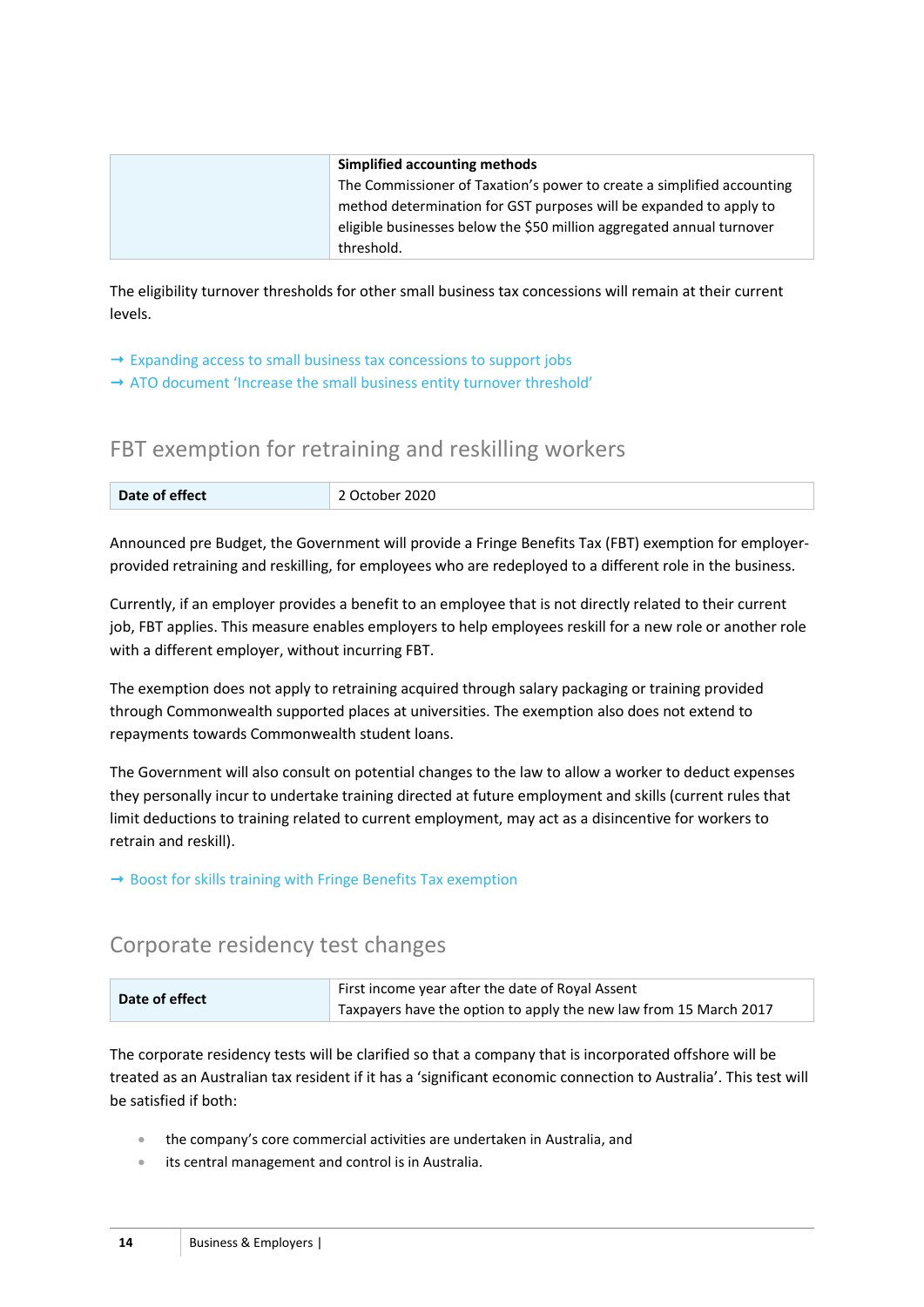Note that under current law, where a company is incorporated offshore, it is an Australian resident if both of the following apply:

- the company carries on business in Australia; and
- either:
	- its central management and control is in Australia; or
	- its voting power is controlled by Australian resident shareholders.

The announced change follows the High Court's 2016 decision in *[Bywater Investments Ltd v Federal](http://eresources.hcourt.gov.au/showCase/2016/HCA/45)  [Commissioner of Taxation](http://eresources.hcourt.gov.au/showCase/2016/HCA/45)* that departed from the long-held position on the definition of a corporate resident. Following this decision, the ATO issued [TR 2018/5](https://www.ato.gov.au/law/view/document?docid=TXR/TR20185/NAT/ATO/00001) effective from 15 March 2017 expressing its view that if a company has its central management and control in Australia, and it carries on business, it will carry on business in Australia for the purposes of the 'central management and control' test. In line with this view, a company will be an Australian resident for tax purposes notwithstanding the fact that no trading or investment operations of the business take place here. This was not the ATOs previous view set out in the now withdrawn TR 2004/15.

The Government's announcement follows the Board of Taxation's subsequent recommendation that amendments bring the treatment of foreign incorporated companies back to the position pre the 2016 court decision.

# <span id="page-14-0"></span>FBT record keeping simplified

| Date of effect | First FBT year (1 April) after the date of Royal Assent of enabling |
|----------------|---------------------------------------------------------------------|
|                | legislation                                                         |

The Tax Commissioner will be given the power to simplify record keeping requirements for fringe benefits tax purposes by enabling employers to rely on existing corporate records, rather than employee declarations and other prescribed records to complete FBT returns.

# <span id="page-14-1"></span>Managed investment trust withholding rate standardised across international information sharing agreements

| Date of effect | 1 July 2021 |
|----------------|-------------|
|----------------|-------------|

The list of jurisdictions that have an effective information sharing agreement with Australia will be updated such that residents of those listed jurisdictions are eligible to access the reduced Managed Investment Trust (MIT) withholding tax rate of 15% on certain distributions, instead of the default rate of 30%.

The measure will add the Dominican Republic, Ecuador, El Salvador, Hong Kong, Jamaica, Kuwait, Morocco, North Macedonia and Serbia, and remove Kenya from the existing 122 jurisdictions on the list. These new jurisdictions have entered into information sharing agreements since the previous update in 2019.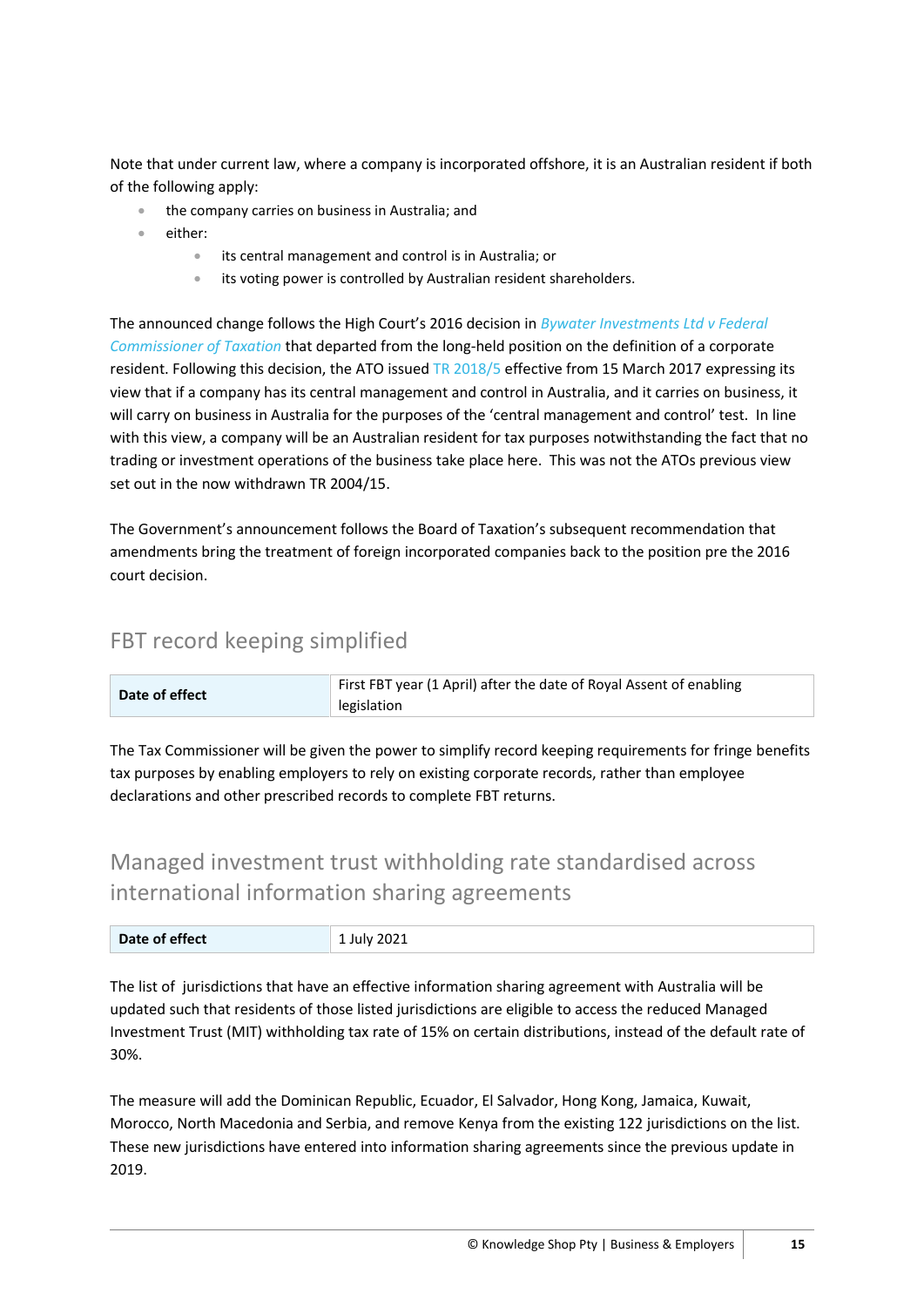# <span id="page-15-0"></span>Victorian business support grants to be tax-free

| Date of effect | Grants announced on or after 13 September 2020 and for payments |
|----------------|-----------------------------------------------------------------|
|                | $^{\circ}$ made between 13 September 2020 and 30 June 2021.     |

As previously announced, the Government will make the Victorian Government's business support grants for small and medium business tax-free (non-assessable, non-exempt (NANE) income) for tax purposes.

This program will be extended to all States and Territories on an application basis and is restricted to future grants programs.

State-based grants such as the Business Support Grants are generally considered taxable income unless legislation enables them to be treated as non-assessable, non-exempt income.

### <span id="page-15-1"></span>100,000 new apprenticeships

| Date of effect | 2020<br>.ner<br>Ħ<br>$\overline{\phantom{0}}$ |
|----------------|-----------------------------------------------|

Announced pre Budget, from 5 October 2020 a business (or Group Training Organisation) that takes on a new Australian apprentice will be eligible for a 50% wage subsidy, regardless of geographic location, occupation, industry or business size. The scheme will be available until the 100,000 cap has been reached.

Under the subsidy, employers will be eligible for up to 50% of the wages of a new or recommencing apprentice or trainee for the period up to 30 September 2021. The maximum subsidy is \$7,000 per quarter.

The subsidy is paid in arrears and is available for wages paid from 5 October 2020 to 30 September 2021.

Eligible businesses are those that:

- Engage an Australian Apprentice between 5 October 2020 and 30 September 2021, and
- The Australian Apprentice or trainee is undertaking a Certificate II or higher qualification, and has a training contract that is formally approved by the state training authority.
- → [100,000 New Apprenticeship Positions to Lead The Covid-19 Economic Recovery](https://www.pm.gov.au/media/100000-new-apprenticeship-positions-lead-covid-19-economic-recovery)
- → [Boosting Apprenticeship Commencements](https://www.employment.gov.au/boosting-apprenticeship-commencements)
- <span id="page-15-2"></span> $\rightarrow$  [Fact sheet](https://docs.employment.gov.au/system/files/doc/other/boosting_apprentices_and_trainees_fact_sheet_final.pdf)

### Specific regional COVID-19 funding measures

The Government has committed close to \$552 million over four years from 2020-21 to assist regional Australia recover from the impacts of COVID-19 and recent natural disasters including: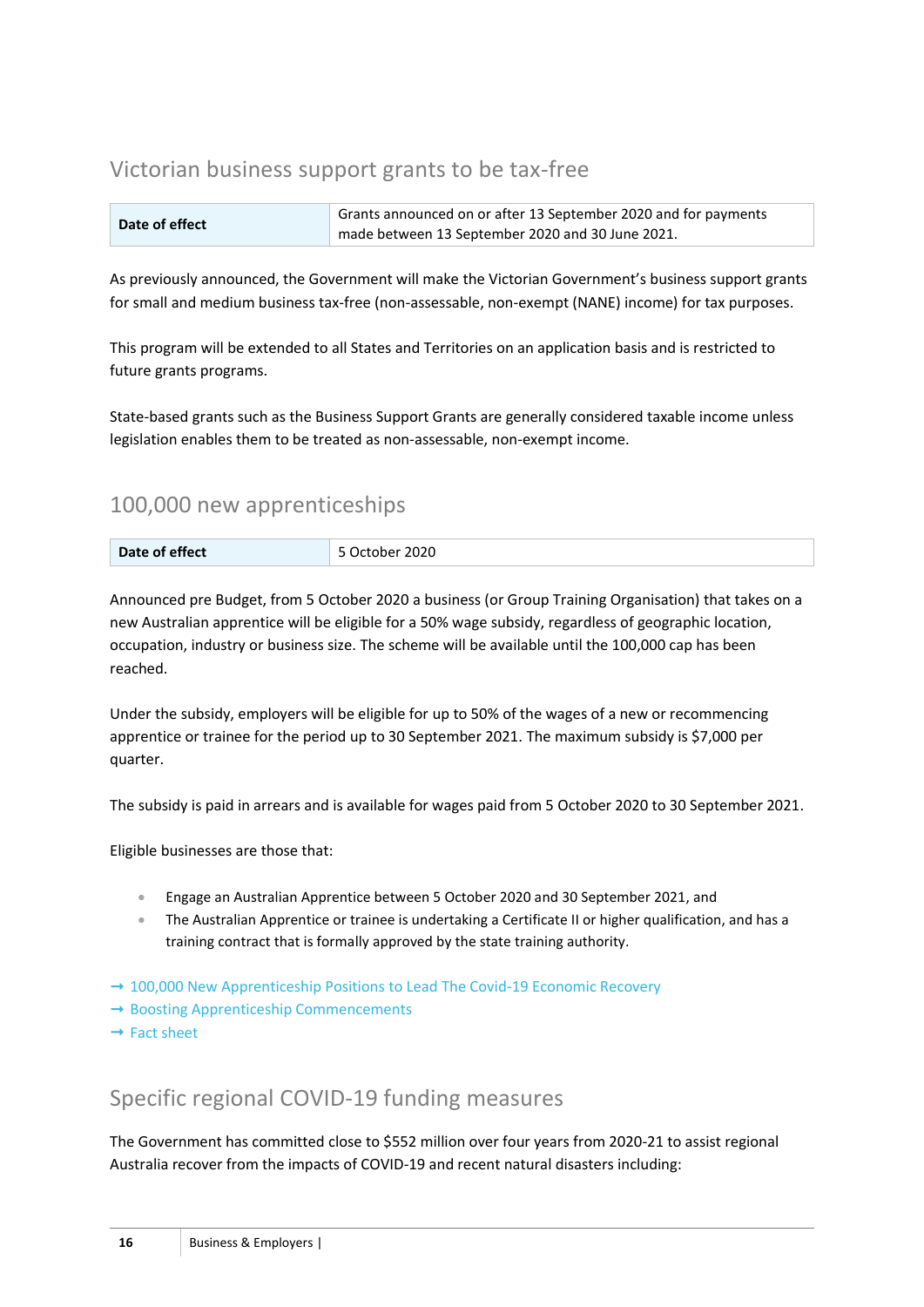- \$207.7 million over five years from 2020-21 for round 5 of the Building Better Regions Fund
- $\bullet$  \$100 million over two years from 2020-21 to facilitate Regional Recovery Partnerships with states, territories and local governments in 10 priority investment regions
- \$51 million over two years from 2020-21 to assist regions heavily reliant on international tourism
- \$50.3 million over four years from 2020-21 to support the Rural Health Multidisciplinary Training program
- $\bullet$  \$41 million over three years from 2020-21 to support R&D activities in regional areas
- \$30.3 million over two years from 2020-21 to extend Round One of the Regional Connectivity Program to improve access to digital technologies

 $\rightarrow$  [Regional tourism recovery package to get visitors flowing again](https://minister.infrastructure.gov.au/mccormack/media-release/regional-tourism-recovery-package-get-visitors-flowing-again)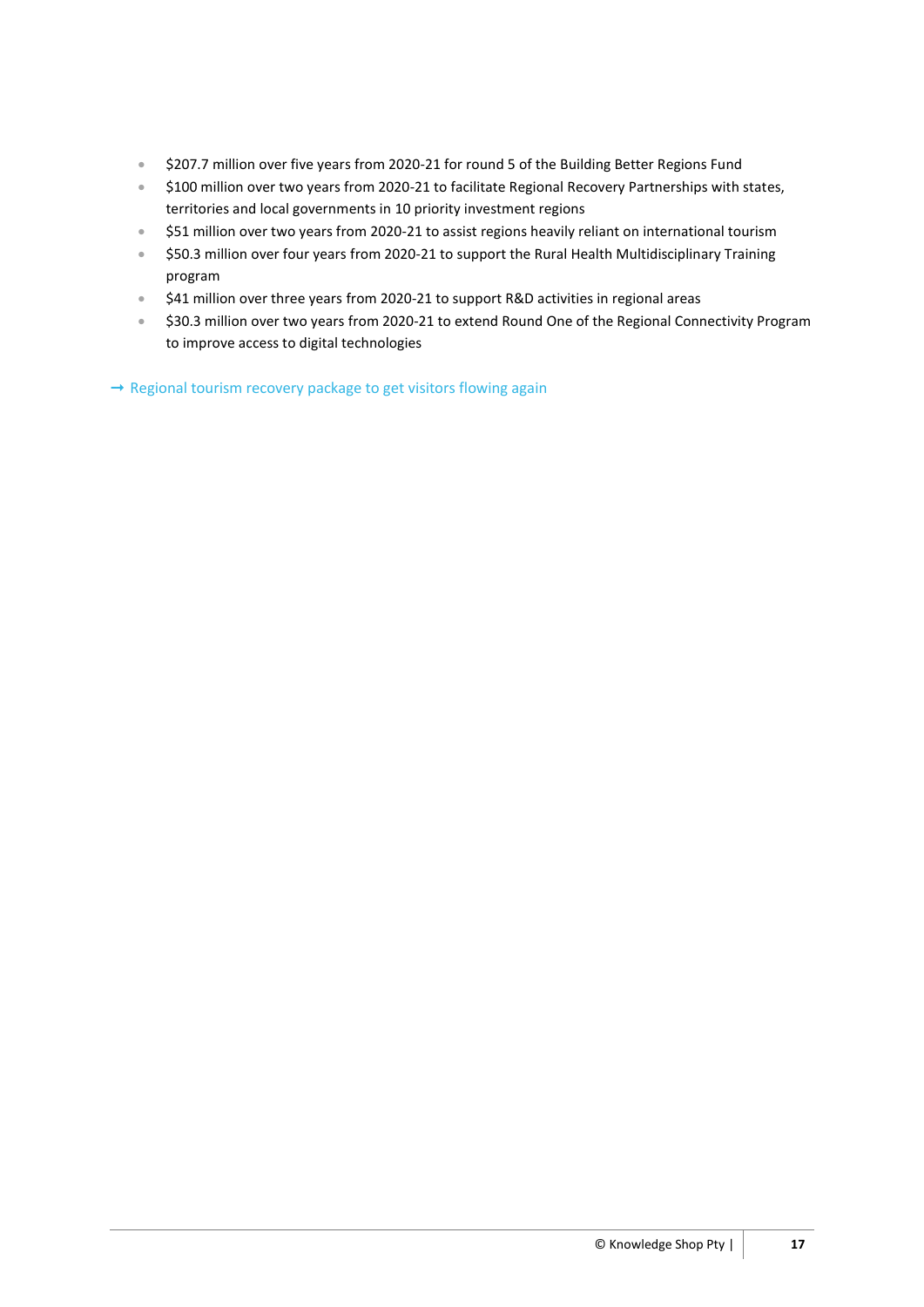# <span id="page-17-0"></span>Infrastructure

# <span id="page-17-1"></span>Water infrastructure

The Government will provide \$2 billion over ten years from 2020-21 for the development and delivery of a 10-year rolling program of priority water infrastructure investments, including grant funding for the planning and construction of water infrastructure in partnership with the states and territories.

# <span id="page-17-2"></span>\$7.5bn transport infrastructure injection

Announced ahead of the Federal Budget, transport infrastructure spending is a big winner with each State and Territory sharing in an additional \$7.5 billion to fast track investment in projects. Working in consultation with the State and Territories, the projects have been identified as "ready to go" or "shovel ready."

<span id="page-17-3"></span> $\rightarrow$  [Morrison Government delivers \\$7.5 billion boost for transport infrastructure across nation](https://ministers.treasury.gov.au/ministers/josh-frydenberg-2018/media-releases/morrison-government-delivers-75-billion-boost)

#### **Australian Capital Territory**

\$155 million investment in transport infrastructure. Key investments include:

- \$88 million for the Molonglo River Bridge
- $\bullet$  \$50 million for a South West Corridor upgrade package.

#### <span id="page-17-4"></span>→ [Morrison Government invests \\$155 million in transport infrastructure to boost ACT economic recovery](https://ministers.treasury.gov.au/ministers/josh-frydenberg-2018/media-releases/morrison-government-invests-155-million-transport)

#### **New South Wales**

\$2.7 billion investment in transport infrastructure. Key investments include:

- \$560 million for the Singleton Bypass on the New England Highway
- \$360 million for the Newcastle Inner City Bypass between Rankin Park and Jesmond
- \$120 million for the Prospect Highway Upgrade
- An additional \$491 million for the Coffs Harbour Bypass taking the total contribution to \$1.5 billion.

And, for those that catch the train each day to work, there are upgrades planned for commuter carparks along the North Shore to St Marys (T1), and the T8 East Hills Line at Campbelltown, Revesby and Riverwood.

<span id="page-17-5"></span>→ [Morrison Government invests \\$2.7 billion in transport infrastructure to boost NSW economic recovery](https://ministers.treasury.gov.au/ministers/josh-frydenberg-2018/media-releases/morrison-government-invests-27-billion-transport)

#### **Northern Territory**

\$190 million investment in transport infrastructure. Key investments include:

\$120 million for upgrades to the Carpentaria Highway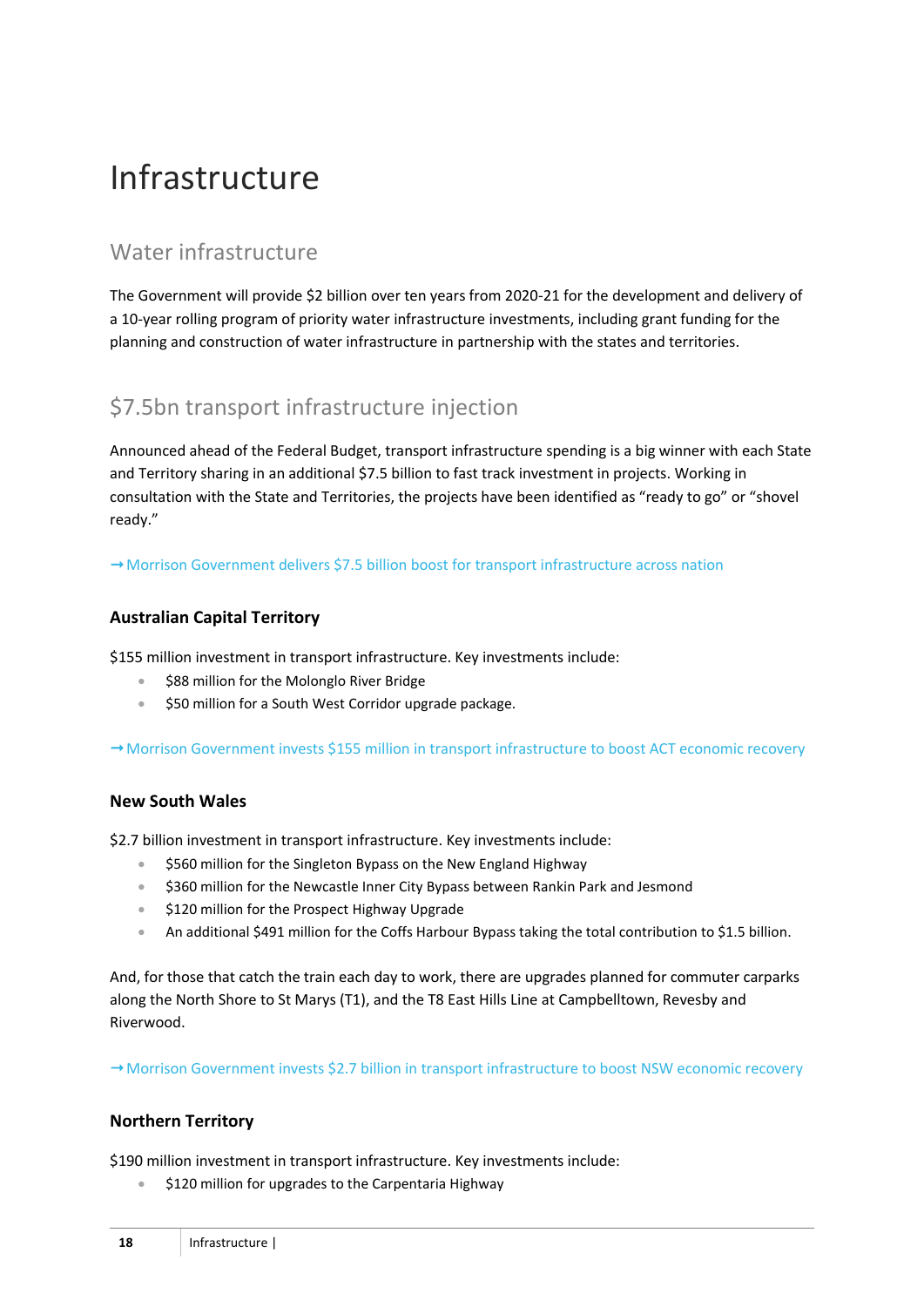• \$23 million to upgrade the Stuart Highway at Coolalinga (part of the \$47 million National Network Highway Upgrades across the Territory)

<span id="page-18-0"></span> $\rightarrow$  [Budget infrastructure investment supports economic recovery in the territory](https://ministers.treasury.gov.au/ministers/josh-frydenberg-2018/media-releases/budget-infrastructure-investment-supports-economic)

#### **Queensland**

\$1.3 billion investment in transport infrastructure. Key investments include:

- \$750 million for Stage 1 of the Coomera Connector (Coomera to Nerang)
- \$112 million for the Centenary Bridge Upgrade in Brisbane
- \$76 million for Stage 2 of the Riverway Drive Upgrade between Allambie Lane and Dunlop Street in Townsville
- \$42 million for the Mt Lindesay Highway Upgrade between Johanna Street and South Street in Jimboomba.

<span id="page-18-1"></span> $\rightarrow$  [Morrison Government invests \\$1.3 billion in transport infrastructure to boost QLD economic recovery](https://ministers.treasury.gov.au/ministers/josh-frydenberg-2018/media-releases/morrison-government-invests-13-billion-transport)

#### **South Australia**

\$625 million investment in transport infrastructure. Key investments include:

- \$200 million for the Hahndorf Township Improvements and Access Upgrade
- \$136 million for Stage 2 of the Main South Road Duplication between Aldinga and Sellicks Beach
- $\bullet$  \$100 million for the Strzelecki Track Upgrade.

<span id="page-18-2"></span> $\rightarrow$  [Morrison Government invests \\$625 million in transport infrastructure to boost SA economic recovery](https://ministers.treasury.gov.au/ministers/josh-frydenberg-2018/media-releases/morrison-government-invests-625-million-transport)

#### **Tasmania**

\$360 million investment in transport infrastructure. Key investments include:

- \$150 million for the Midway Point Causeway (including McGees Bridge) and Sorell Causeway as part of the Hobart to Sorell Roads of Strategic Importance corridor
- \$65 million to upgrade the Tasman Bridge

 $\rightarrow$  Morrison Government invests \$360 million in transport infrastructure to boost Tasmanian economic [recovery](https://ministers.treasury.gov.au/ministers/josh-frydenberg-2018/media-releases/morrison-government-invests-360-million-transport)

#### <span id="page-18-3"></span>**Victoria**

\$1.1 billion investment in transport infrastructure. Key investments include:

- \$320 million for the Shepparton Rail Line Upgrade
- $\bullet$  \$208 million for Stage 2 of the Warrnambool Rail Line Upgrade
- \$292 million for the Barwon Heads Road Upgrade
- \$85 million to upgrade Hall Road in Cranbourne
- Work on Stages 2 and 3 of the South Geelong to Waurn Ponds Rail Upgrade will be accelerated with \$605 million brought forward into the forward estimates.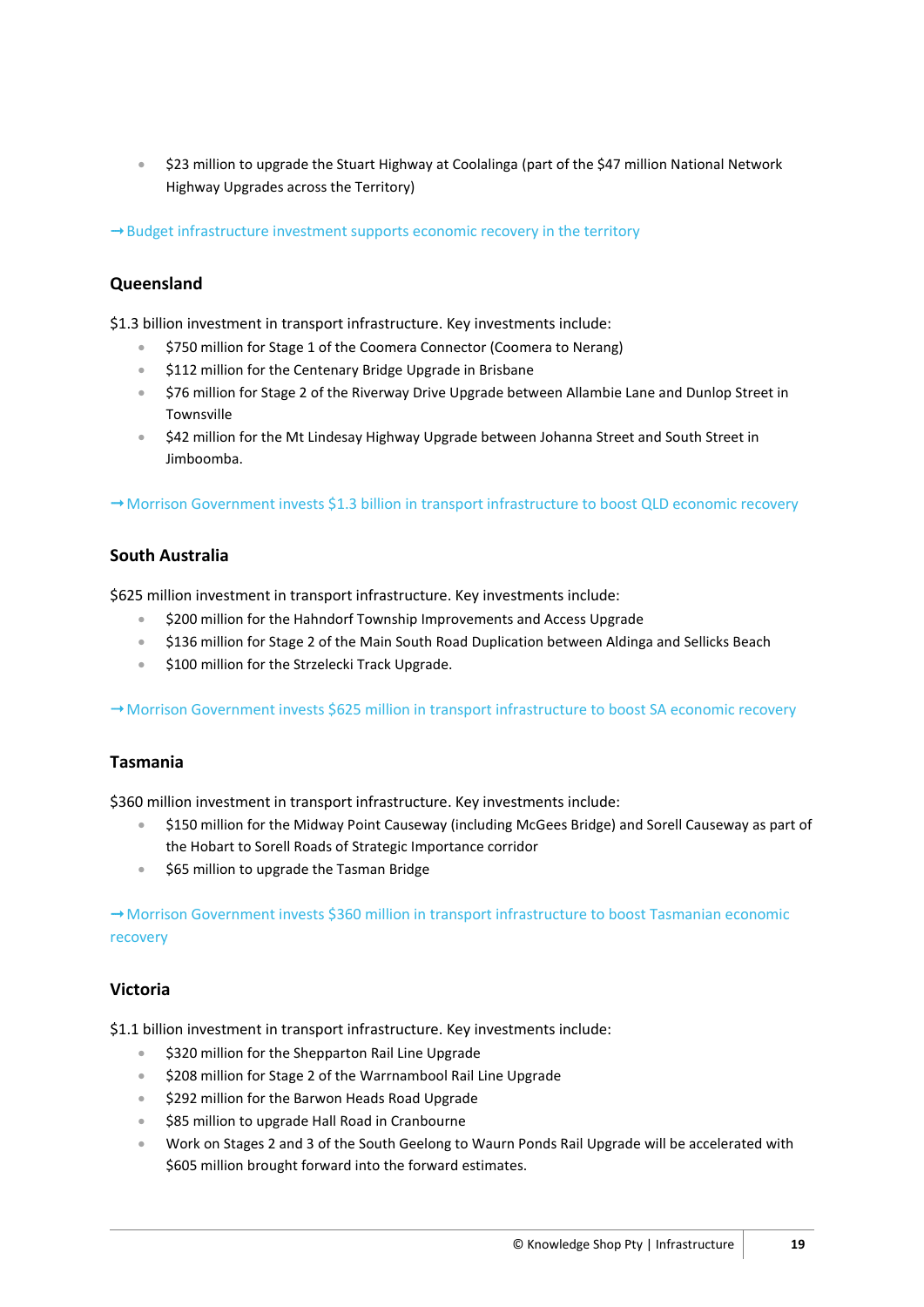$\rightarrow$  Morrison Government invests \$1.1 billion in transport infrastructure to boost Victorian economic [recovery](https://ministers.treasury.gov.au/ministers/josh-frydenberg-2018/media-releases/morrison-government-invests-11-billion-transporthttps:/ministers.treasury.gov.au/ministers/josh-frydenberg-2018/media-releases/morrison-government-invests-11-billion-transport)

#### <span id="page-19-0"></span>**Western Australia**

\$1.1 billion investment in transport and infrastructure. Key investments include:

- **S88 million for the Reid Highway Interchange with West Swan Road**
- \$70 million for the Roe Highway Widening and Abernethy Road Upgrade
- **S16 million to undertake sealing of priority sections of the Goldfields Highway between Wiluna and** Meekatharra
- \$16 million to undertake upgrades on the Broome-Cape Leveque Road and associated community access roads.

<span id="page-19-1"></span> $\rightarrow$  [Morrison Government invests \\$1.1 billion in transport infrastructure to boost WA economic recovery](https://www.pm.gov.au/media/morrison-government-invests-11-billion-transport-infrastructure-boost-wa-economic-recovery)

# Road and safety upgrades

The Government will provide \$2 billion over two years from 2020-21 to deliver small scale road safety projects to provide short term economic stimulus. Road safety projects such as road widening, centre lines and barriers will be identified and delivered by jurisdictions in three six-month tranches to improve safety on Australian roads while stimulating local economies.

# <span id="page-19-2"></span>\$150m for indigenous home ownership program

\$150 million will be provided over 3 years from 2020-21 to Indigenous Business Australia for new housing construction loans in regional Australia through its Indigenous Home Ownership Program.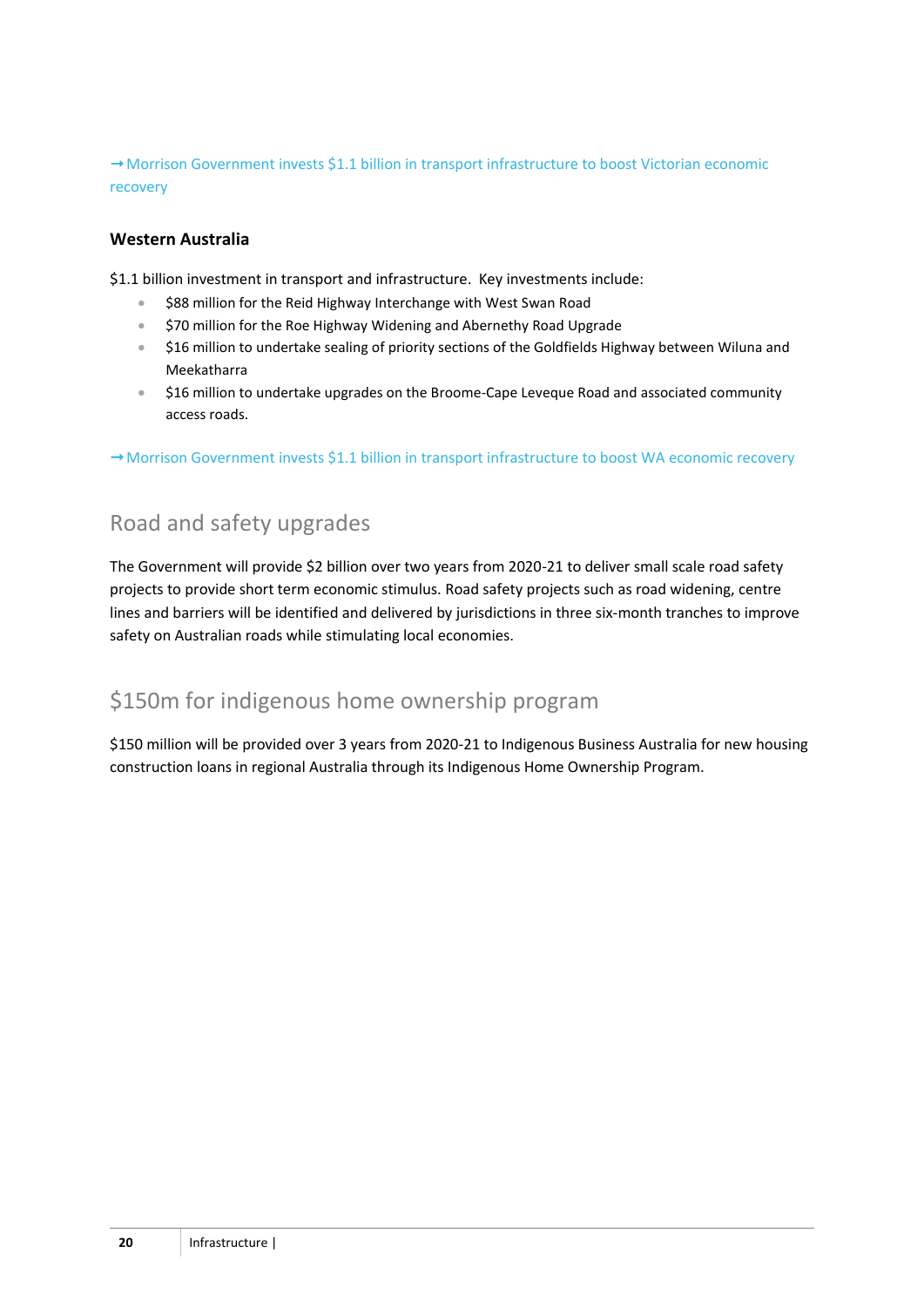# <span id="page-20-0"></span>**Other**

# <span id="page-20-1"></span>\$1bn university research package

The Government has committed \$1bn in 2020-21 to safeguard Australia's research sector against the impacts of the COVID-19 pandemic by supporting investments in nationally significant research infrastructure, securing research jobs and strengthening partnerships between universities and industry. The package includes:

- \$1bn through the Research Support Program to support the cost of research
- \$41.6 million over four years from 2020-21 to establish a Strategic University Reform Fund to bring together universities and local industries to partner on innovative reform projects
- \$20 million over four years from 2020-21 to establish a Centre for Augmented Reasoning at the University of Adelaide to improve machine learning

# <span id="page-20-2"></span>Modern manufacturing

As previously announced, the Government has committed to \$1.5 billion over five years from 2020-21 to support its *Modern Manufacturing Strategy.* This strategy has picked six industry winners including resources technology & critical minerals processing, food & beverages, medical products, recycling & clean energy, defence, and space.

<span id="page-20-3"></span> $\rightarrow$  [Transforming Australian manufacturing to rebuild our economy](https://www.pm.gov.au/media/transforming-australian-manufacturing-rebuild-our-economy)

# \$1.9bn for new energy technology

As previously announced, the Government has committed \$1.9 billion over 12 years from 2020-21 to continue funding the Australian Renewable Energy Agency (ARENA), expand the investment mandate of the Clean Energy Finance Corporation (CEFC), and invest in low emissions technologies, network infrastructure, dispatchable generation and reliable supplies in the National Electricity Market (NEM). Initiatives include investment in:

- emerging low emission technologies to increase their commercial readiness
- a co-investment fund that supports industrial, freight and agricultural businesses to identify and adopt technologies to reduce emissions and increase productivity
- a Future Fuels Fund, which would enable businesses to integrate new vehicle technologies, perform integration analysis and develop improved information on electric vehicles and charging infrastructure
- pilot studies for microgrids in regional and remote areas
- **•** improving productivity and lower energy costs in the building and hotels sectors
- the development of a technology neutral regional hydrogen export hub to boost regional economies

#### $\rightarrow$  Investment [in new energy technologies](https://www.pm.gov.au/media/investment-new-energy-technologies)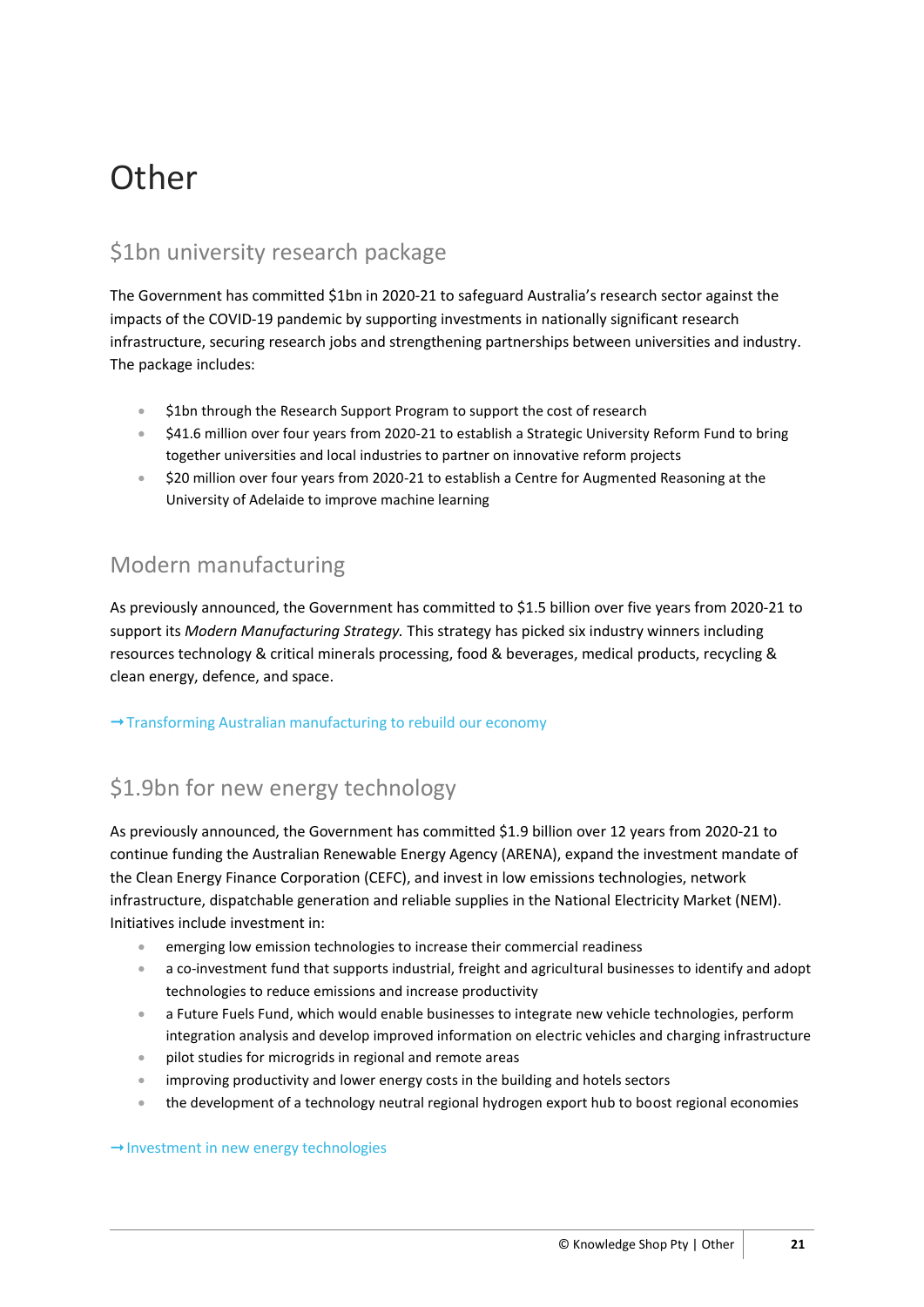# <span id="page-21-0"></span>Strengthening the Defence industry

| Date of effect | $-$<br>. • ר-∩נ. |
|----------------|------------------|
|                |                  |

\$1 billion over two years from 2020-21 will be provided to strengthen Australia's defence industry. Key initiatives include increasing the employment of Australian Defence Force (ADF) Reservists who have lost their civilian income, and increasing funding available for Defence innovation, industry and skilling grants.

#### <span id="page-21-1"></span>→ [\\$1B To Accelerate Defence Initiatives In Covid-19 Recovery](https://www.pm.gov.au/media/1b-accelerate-defence-initiatives-covid-19-recovery)

#### **Enhancing regional programs**

\$124.3 million has been provided over 10 years from 2020-21 for further infrastructure projects in the Southwest Pacific, including to construct a border and patrol boat outpost in Solomon Islands' western provinces. The program is provisioned within the Defence budget.

### <span id="page-21-2"></span>Women's economic security

| $-$<br>Date of effect | .,<br>,,,,<br>$-0-0-1$ |
|-----------------------|------------------------|
|-----------------------|------------------------|

\$231 million over four years has been provided for the Second Women's Economic Security Package, including:

- $\bullet$  \$90.3 million over three years to relax the Paid Parental Leave work test for births and adoptions that occur between 22 March 2020 and 31 March 2021 to allow parents to qualify for the payment if they have worked in 10 of the last 20 months, instead of 10 of the last 13 months, preceding the birth or adoption of a child
- \$47.9 million over four years to increase grants for the Women's Leadership and Development Program, including funding for the Academy of Enterprising Girls and Women Building Australia
- \$35.9 million over five years to increase the number of co-funded grants to women-founded start-ups under the Boosting Female Founders Initiative
- \$25.1 million over five years to establish a Women in Science, Technology, Engineering and Mathematics (STEM) Industry Cadetship program to support 500 women working in STEM industries to complete an Advanced Diploma through a combination of study and work-integrated learning experiences

### <span id="page-21-3"></span>Streamlining the agricultural export process

| Date of effect<br>2020-21 |
|---------------------------|
|---------------------------|

\$328.4 million over four years has been committed to streamline the process of agricultural exports from 2020-21. The package includes: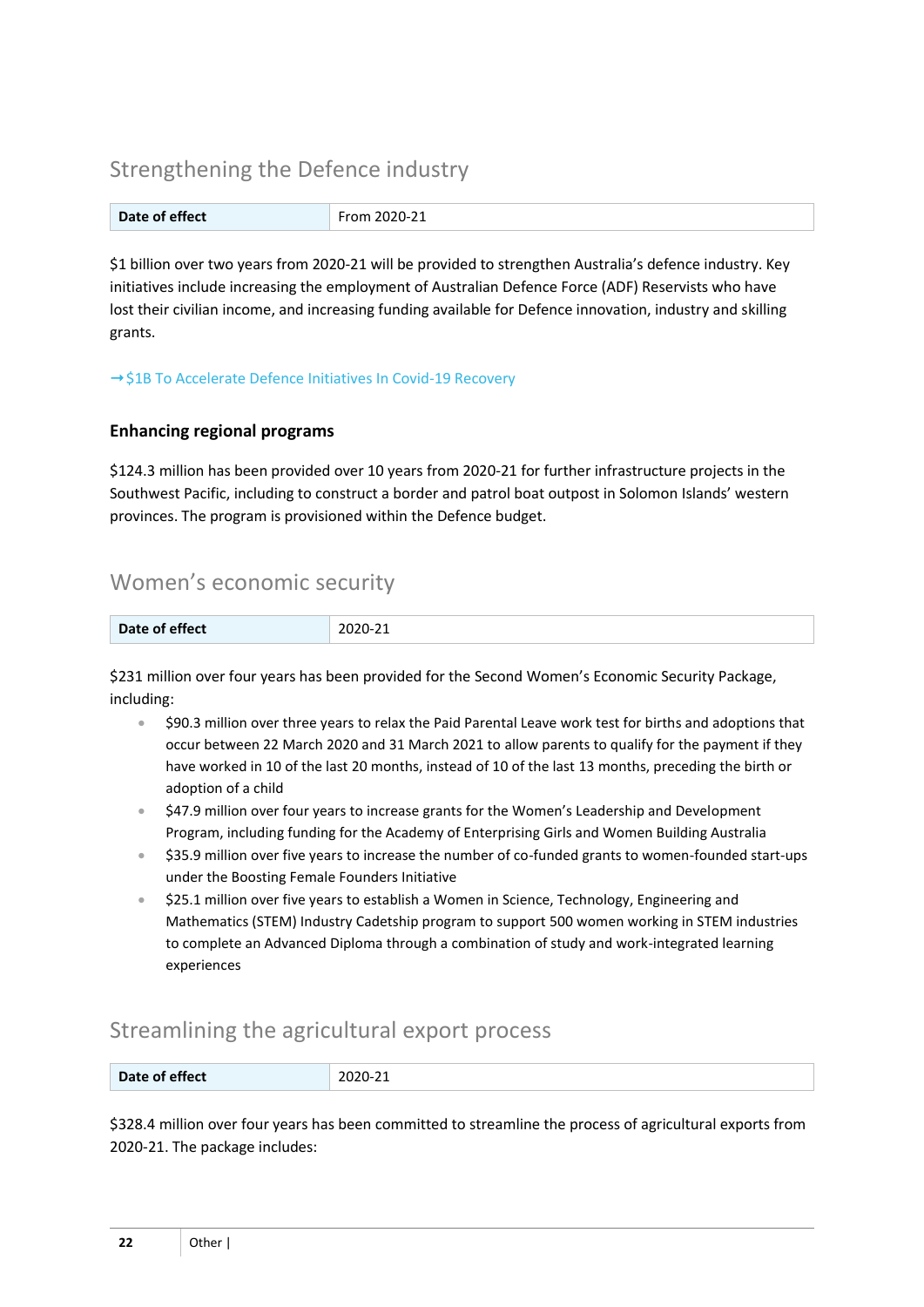- $\bullet$  \$222.2 million over four years (and \$22.3 million ongoing) to modernise the ICT systems used to regulate agricultural export assessment and certification services
- \$71.1 million over three years for the sustainability of export certification services
- $\bullet$  \$35.2 million over four years for targeted interventions and regulatory reforms in the meat, live animal, seafood, plant and plant product export sectors

# <span id="page-22-0"></span>Support for drought affected farmers and communities

Over \$155 million will be invested in a package of measures including:

- \$50 million in 2020-21 to extend the On-farm Emergency Water Infrastructure Rebate Scheme
- $\bullet$  \$19.6 million in 2021-22 to extend the drought function of the National Drought and North Queensland Flood Response and Recovery Agency for another year
- \$86 million over four years from 2020-21 through the Future Drought Fund to establish eight Drought Resilience and Adoption Hubs that support networks of researchers, farmers, agricultural business and community groups to enhance drought resilience practice, tools and technology (part of the \$100 million pa Future Drought Fund).

# <span id="page-22-1"></span>Import duty waived on medical and hygiene products

The current free rate of customs duty on certain hygiene or medical products imported to treat, diagnose or prevent the spread of COVID-19, has been extended from 1 August 2020 to 31 December 2020.

# <span id="page-22-2"></span>2020-21 migration

To date, migration has played an essential role in Australia's economic growth.

Migration planning levels will remain at 160,000. Family Stream places will increase from 47,732 to 77,300 places on a one-off basis for the 2020-21 Migration Program year, and Employer Sponsored, Global Talent, Business Innovation and Investment Program visas will be prioritised within the Skilled Stream. Those applying on Partner visas will come under greater scrutiny with mandated character checks and the sharing of personal information as part of a mandatory sponsorship application, and sponsors will be subjected to enforceable sponsorship obligations. English language requirements will also be introduced.

#### <span id="page-22-3"></span>**Business innovation and investment**

|  | Date of effect |  |
|--|----------------|--|
|--|----------------|--|

The Government will require more from those seeking to migrate to Australia on the Business Innovation and Investment Program (BIIP). Visa application charges will rise by 11.3% (above regular CPI indexation) and the program will focus on "higher value investors, business owners and entrepreneurs."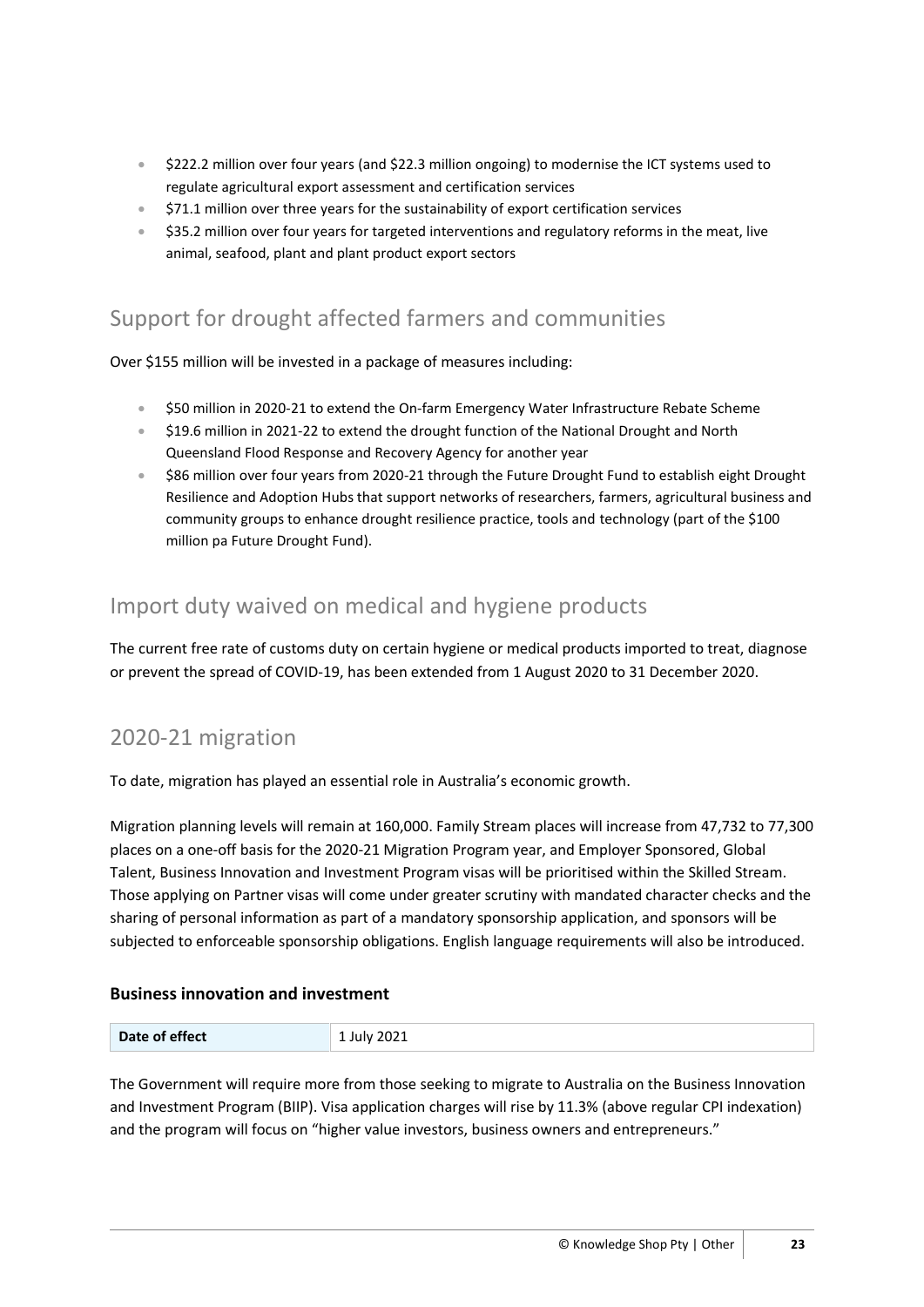# <span id="page-23-0"></span>Temporary visa holders working in key sectors

#### <span id="page-23-1"></span>**Agriculture**

The Government has made temporary changes to allow temporary visa holders currently working in the agricultural sector to continue to work in Australia during COVID-19.

Working Holiday Maker (subclass 417 and 462) visa holders currently working in food processing or the agricultural sector will be eligible for a further visa and will be exempt from the six-month work limitation with one employer. Seasonal Worker Program and Pacific Labour Scheme workers, and other visa holders currently in the agricultural sector whose visas are expiring, may have their visas extended for up to 12 months to work for approved employers.

#### <span id="page-23-2"></span>**Supermarkets, aged and disability care**

Student visa holders (subclass 500) will not be limited to the pre-COVID 40 hour per fortnight work limit in:

- supermarkets (up to 30 April 2020)
- aged care with an aged care Approved Provider or Commonwealth-funded aged care service provider
- disability care with a registered National Disability Insurance Scheme provider.

Student visa holders studying relevant medical courses are also exempt from the 40 hour per fortnight work limit if they are supporting COVID-19 health efforts at the direction of the relevant health authority.

# <span id="page-23-3"></span>Updated list of deductible gift recipients

The following organisations have been approved as specifically listed deductible gift recipients (DGRs) for the following dates:

- Royal Agricultural Society Foundation Limited from 1 July 2020
- Judith Neilson Institute for Journalism and Ideas from 1 July 2020
- The Andy Thomas Space Foundation from 1 July 2020
- The Royal Humane Society of New South Wales from 1 July 2020
- Youthsafe from 1 July 2020
- Alliance for Journalists' Freedom from 1 July 2020
- The Great Synagogue Foundation Trust Fund from 1 July 2020 to 30 June 2025.

The following organisations have received approval for an extension of their DGR status for the following dates:

- Sydney Chevra Kadisha from 1 January 2021 to 30 June 2022, to extend this organisation's DGR status by 18 months
- Centre for Entrepreneurial Research and Innovation Limited will retain DGR status from 31 December 2021 onwards.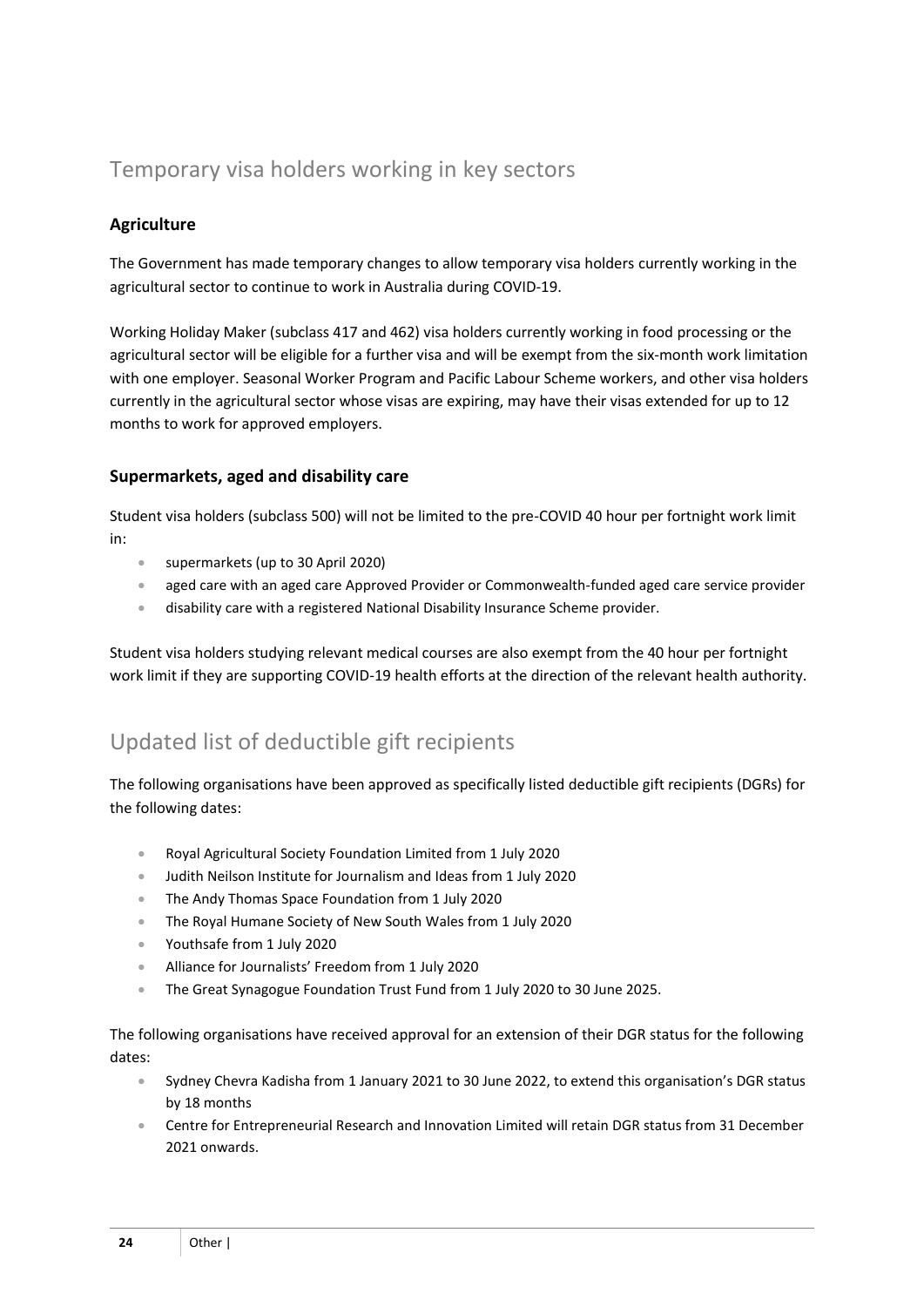# <span id="page-24-0"></span>Clarification of income tax exemption of workers with international organisations

| .              | $-0 + 7$  |
|----------------|-----------|
| Date of effect | $- - - -$ |

This measure will clarify that Australian short-term experts are entitled to an exemption from income tax for their relevant income from the International Monetary Fund (IMF) and three institutions of the World Bank Group (WBG).

# <span id="page-24-1"></span>The Regulators

- $\bullet$  \$104.9 million to AUSTRAC over four years from 2020-21 to strengthen its capacity to combat serious financial crime and to protect Australia's financial system from criminal activities.
- \$459.2 million over four years from 2020-21 to the CSIRO to address the impact of COVID-19 on its commercial activities
- $\bullet$  \$305.9 million additional funding to the Australian Taxation Office for the delivery of the next phase of the JobKeeper Payment and the JobMaker Hiring Credit
- \$241.2 million for the Australian Bureau of Statistics to maintain Australia's statistics gathering and analysis capabilities to better track Australia's COVID-19 economic recovery
- \$116.5 million for the Australian Competition and Consumer Commission (including capital funding of \$32.9 million) to better protect consumers and small businesses
- \$106.4 million for the Treasury to continue to implement the Government's COVID-19 response and track economic recovery
- \$28.8 million to the Australian Prudential Regulation Authority to boost its capacity to respond to risks within the financial system, with costs to be recovered from industry.
- **•** S15 million in additional funding for serious and organised crime in the tax and superannuation system. This extends the 2017-18 Budget measure for another two years to 30 June 2023